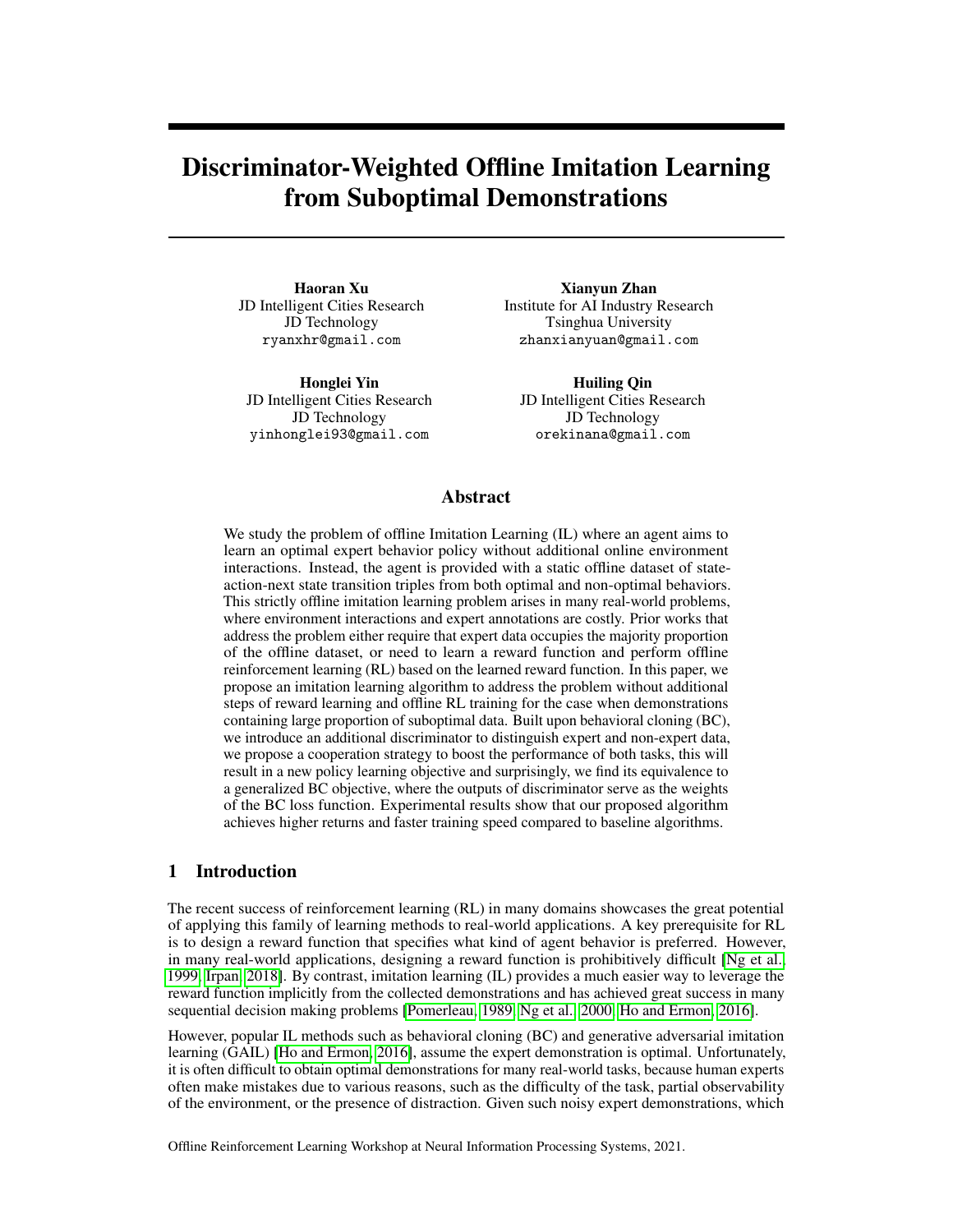contain records of both optimal and non-optimal behaviors, BC and GAIL all fail to imitate the optimal policy [\[Wu et al., 2019a,](#page-9-5) [Ma, 2020\]](#page-9-6). Current methods that deal with suboptimal demonstrations either require additional labels, which can be done explicitly by annotating each demonstration with confidence scores by human experts [\[Wu et al., 2019a\]](#page-9-5), or implicitly by ranking noisy demonstrations according to their relative performance through interacting with the environment [\[Brown et al., 2019,](#page-9-7) [2020\]](#page-9-8). However, human annotation and environment interaction are laborious and expensive in real-world settings, such as in medicine, healthcare, and industrial processes.

In this work, we investigate a pure offline learning setting where the agent has access to neither the expert nor the environment for additional information. The agent, instead, has only access to a small pre-collected dataset of state-action-next state transition triples sampled from the expert and a large batch offline dataset sampled from one or multiple behavior policies that could be highly sub-optimal. Prior works that address the problem are based on variants of BC or inverse RL, [Sasaki](#page-9-9) [and Yamashina](#page-9-9) [\[2021\]](#page-9-9) reuse another policy learned by BC as the weight of original BC objective, however, this requires that expert data occupy the majority proportion of the offline dataset, otherwise the policy will be misguided to imitate the suboptimal data. [Zolna et al.](#page-9-10) [\[2020a\]](#page-9-10) first learns a reward function that prioritizes expert data over others and then performs offline RL based on this reward function. This algorithm is extremely expensive to run, requiring solving offline RL in an inner loop, which itself is a challenging problem and prone to training instability [\[Kumar et al., 2019\]](#page-9-11) and hyperparameter sensitivity [\[Wu et al., 2019b\]](#page-9-12).

In this paper, we propose an offline imitation learning algorithm to learn from demonstrations that (perhaps) contain a large proportion of suboptimal data without additional steps of reward learning and offline RL training. Built upon the task of behavioral cloning (BC), we introduce an additional task to learn a discriminator to distinguish expert and non-expert data, we propose a cooperation strategy to boost the performance of both tasks. This results in a new policy learning objective and surprisingly, we find its equivalence to a generalized BC objective, where the outputs of the discriminator serve as the weights of the BC loss function. We thus term our resulting algorithm Discriminator-Weighted Behavioral Cloning (DWBC). Experimental results show that DWBC achieves higher returns and faster training speed compared to baseline algorithms, under different scenarios.

# 2 Preliminary

#### 2.1 Problem Setting

We consider the standard fully observed Markov Decision Process (MDP) setting [\[Sutton et al., 1998\]](#page-9-13),  $\mathcal{M} = \{S, A, P, r, \gamma, d_0\}$ , where S is the state space, A is the action space,  $P : S \times A \rightarrow \Delta(S)$  is the MDP's transition probability, r is the reward function,  $\gamma \in [0, 1)$  is the discount factor for future reward and  $d_0$  is the initial distribution. A policy  $\pi : S \to \Delta(\mathcal{A})$  maps from state to distribution over actions. We denote  $d^{\pi} \in \Delta(\mathcal{S} \times \mathcal{A})$  as the discounted state-action distribution of  $\pi$  under transition kernel P, that is,  $d^{\pi} = (1 - \gamma) \sum_{t=0}^{\infty} \gamma^{t} d_{t}^{\pi}$ , where  $d_{t}^{\pi} \in \Delta(\mathcal{S} \times \mathcal{A})$  is the distribution of  $(s^{(t)}, a^{(t)})$  under  $\pi$  at step t. Following the standard IL setting, the ground truth reward function r is unknown. Instead, we have the demonstrations by the expert specified by  $\pi_e : S \to \Delta(\mathcal{A})$ (potentially stochastic and not necessarily optimal). Concretely, we have an expert dataset in the form of i.i.d tuples  $\mathcal{D}_e = \{s_i, a_i, s'_i\}_{i=1}^{n_e}$  where  $(s, a)$  is sampled from distribution  $d^{\pi_e}$  and  $s'$  is sampled from  $P(s, a)$ .

In our problem setting, we also have an offline static dataset consisting of i.i.d tuples  $\mathcal{D}_{o}$  =  ${s_i, a_i, s'_i}_{i=1}^{n_o}$  s.t.  $(s, a) \sim \rho(s, a), s' \sim P(s, a)$ , where  $\rho \in \Delta(\mathcal{S} \times \mathcal{A})$  is an offline state-action distribution resulting from some other behavior policies. Note that these behavior policies could be much worse than the expert  $\pi_e$ . Our goal is to only leverage the offline batch data  $\mathcal{D}_b = \mathcal{D}_e \cup \mathcal{D}_o$  to learn an optimal policy  $\pi$  with regard to optimizing the ground truth reward r, without any interaction with the environment or expert.

#### <span id="page-1-0"></span>2.2 A Generalized Behavioral Cloning Objective

In order to discard low-quality demonstrations and only clone the best behavior available, previous works [\[Sasaki and Yamashina, 2021,](#page-9-9) [Zolna et al., 2020a\]](#page-9-10) consider a generalized behavioral cloning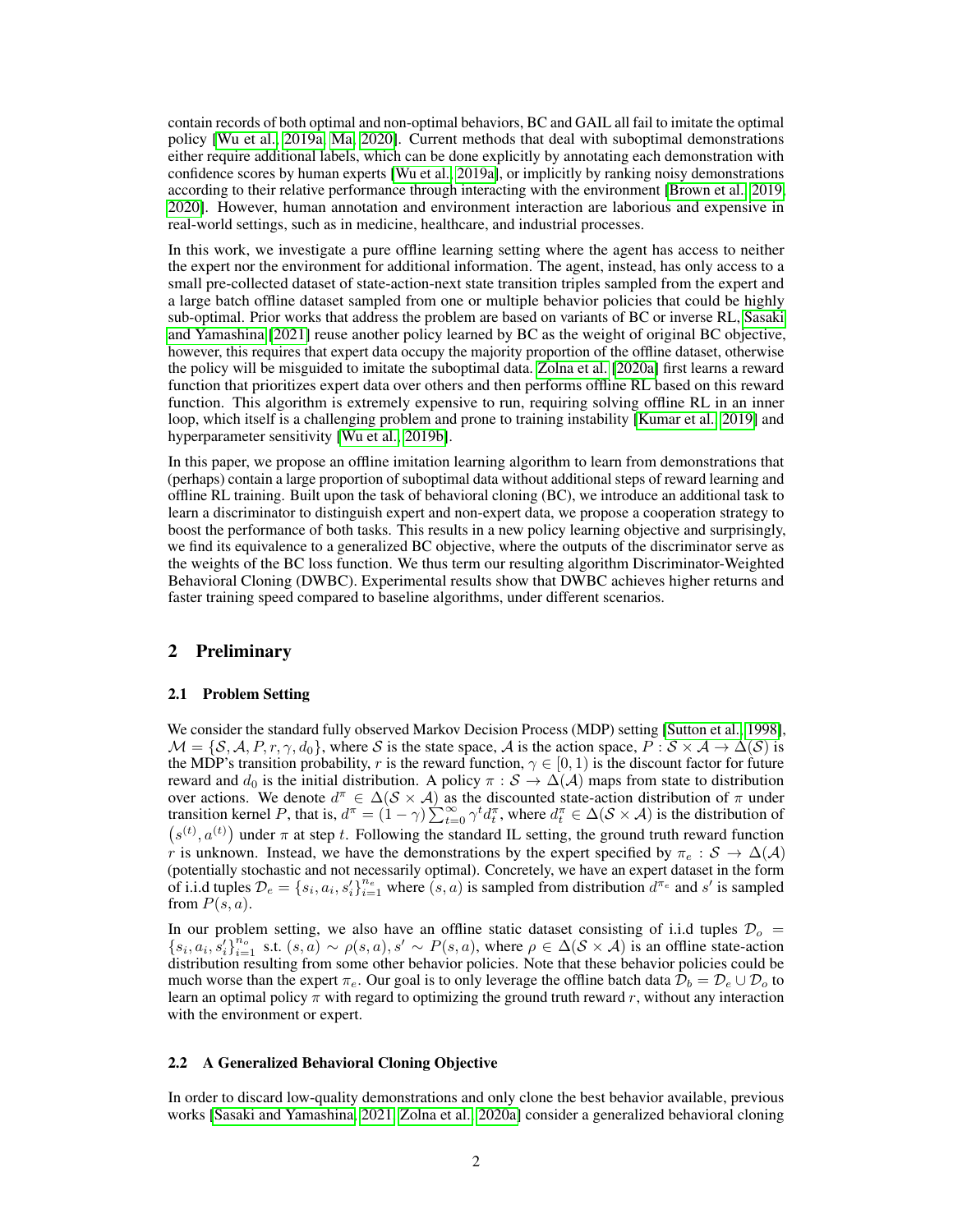objective to imitate demonstrations unequally, that is,

<span id="page-2-0"></span>
$$
\min_{\pi} \mathop{\mathbb{E}}_{(s,a)\sim\mathcal{D}_b} \left[ -\log \pi(a|s) \cdot f(s,a) \right] \tag{1}
$$

where  $f : S \times A \rightarrow [0, 1]$  denotes an arbitrary weight function.

- If  $f(s, a) = 1$  for  $\forall (s, a) \in S \times A$ , the objective [\(1\)](#page-2-0) corresponds to the vanilla BC objective.
- If  $f(s, a) = \pi'(a|s)$ , where  $\pi'$  is an old policy which was previously optimized with  $\mathcal{D}_b$ , the objective [\(1\)](#page-2-0) corresponds to the objective of Behavioral Cloning from Noisy Demonstrations [\[Sasaki](#page-9-9) [and Yamashina, 2021\]](#page-9-9). Since  $\sum_a \pi'(a|s) = 1$  for  $\forall s \in S$  is satisfied,  $\pi'(a|s)$  can be interpreted as the weights for the weighted action sampling.
- If  $f(s, a) = \mathbb{1}[A^{\pi}(s, a)]$ , where 1 is the indicator function which creates a boolean mask that eliminates samples which are thought to be worse than the current policy, the objective [\(1\)](#page-2-0) corresponds to the objective of Offline Reinforced Imitation Learning [\[Zolna et al., 2020a\]](#page-9-10).

The objective [\(1\)](#page-2-0) can also be deemed as the objective of Soft Q Imitation Learning [\[Reddy et al.,](#page-10-0) [2019\]](#page-10-0) with  $f(s, a) = 1$  for  $(s, a) \in \mathcal{D}_e$  and  $f(s, a) = 0$  for  $(s, a) \in \mathcal{D}_o$  in online IL literature; or the objective of off-policy actor-critic (Off-PAC) algorithm [\[Degris et al., 2012\]](#page-10-1) with  $f(s, a)$  =  $Q^{\pi}(s, a) \cdot \pi(a|s) / \pi_b(a|s)$  in online RL literature.

# 3 Discriminator-Weighted Behavioral Cloning

We now continue to describe our approach for offline imitation learning from demonstrations that (perhaps) contain large-proportional suboptimal data without additional steps of reward learning and offline RL training. Built upon the task of BC, we introduce an additional task to learn a discriminator to distinguish expert and non-expert data, we propose a cooperation strategy to boost the performance of both tasks, this will result in a new generalized BC objective. We then provide the interpretation of weights in our generalized BC objective, this gives the intuition about why our method can work.

#### <span id="page-2-3"></span>3.1 Learn the policy and discriminator separately

It is obvious that we can avoid the negative impact of suboptimal demonstrations presented in  $\mathcal{D}_o$  by only imitating  $\mathcal{D}_{e}$ , which can be written as

<span id="page-2-1"></span>
$$
\min_{\pi} \mathop{\mathbb{E}}_{(s,a)\sim\mathcal{D}_e} \left[ -\log \pi(a|s) \right] \tag{2}
$$

We call the task of learning a policy using objective [\(2\)](#page-2-1) as the BC task. The drawback of BC task is that the learned policy may not be able to generalize due to the potential limited size and state coverage of  $\mathcal{D}_e$ . It does not fully utilize the information from  $\mathcal{D}_o$ . If we can select those high-reward transitions from  $\mathcal{D}_{o}$  and combine them with  $\mathcal{D}_{e}$ , we are expected to get a better policy.

Now let's consider another different task, which aims to learn a discriminator by contrasting expert and non-expert transitions, given by

<span id="page-2-2"></span>
$$
\min_{d} \mathop{\mathbb{E}}_{(s,a)\sim\mathcal{D}_e} \left[ -\log d(s,a) \right] + \mathop{\mathbb{E}}_{(s,a)\sim\mathcal{D}_o} \left[ -\log(1 - d(s,a)) \right] \tag{3}
$$

We call this the discriminating task, which is similar to how the discriminator is trained in GAIL [\[Ho](#page-9-4) [and Ermon, 2016\]](#page-9-4) and GAN [\[Goodfellow et al., 2014a\]](#page-10-2), except that the second term is sampled from an offline dataset instead of online samples induced by the policy.

However, optimizing objective [\(3\)](#page-2-2) will make the discriminator learned to assign 1 to all transitions from  $\mathcal{D}_e$  and 0 to all transitions from  $\mathcal{D}_o$ . This limiting behavior is unsatisfactory because  $\mathcal{D}_o$  can contain some successful (high-reward) transitions. This bears similarity to the positive-unlabeled (PU) classification problem [\[Elkan and Noto, 2008\]](#page-10-3), where both positive and negative samples exist in the unlabeled data.

To solve this problem, previous works [\[Du Plessis et al., 2015,](#page-10-4) [Xu and Denil, 2019,](#page-10-5) [Zolna et al.,](#page-10-6) [2020b\]](#page-10-6) re-weight different losses for positive and unlabeled data, in order to obtain an estimate of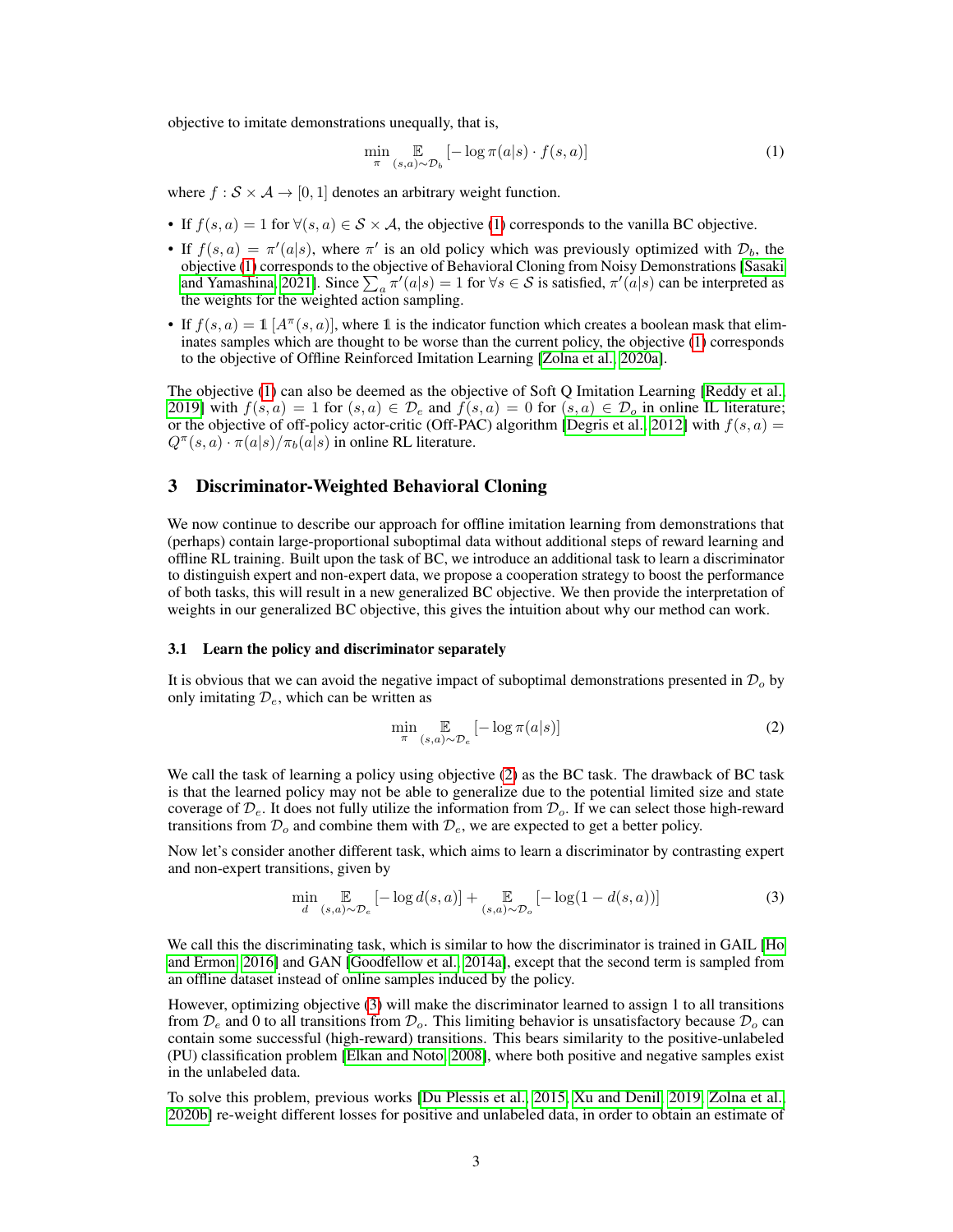model loss on negative samples that is not directly available. Applying PU learning to objective [\(3\)](#page-2-2) yields the following objective:

<span id="page-3-0"></span>
$$
\min_{d} \eta \mathop{\mathbb{E}}_{(s,a)\sim \mathcal{D}_e} \left[ -\log d(s,a) \right] + \mathop{\mathbb{E}}_{(s,a)\sim \mathcal{D}_o} \left[ -\log(1-d(s,a)) \right] - \eta \mathop{\mathbb{E}}_{(s,a)\sim \mathcal{D}_e} \left[ -\log(1-d(s,a)) \right] \tag{4}
$$

where  $\eta$  is a hyperparameter, corresponds to the proportion of positive samples to unlabeled samples. Intuitively, the second term in [\(4\)](#page-3-0) could make  $d(s, a)$  of state-action pairs from  $\mathcal{D}_e$  become 0 if similar state-action pairs are included in  $\mathcal{D}_{o}$ , and the third term in [\(4\)](#page-3-0) balances the impact of the second term, i.e., avoids  $d(s, a)$  of state-action pairs from  $\mathcal{D}_e$  becoming 0.

To summarize, the BC task aims to imitate the expert behavior from  $\mathcal{D}_e$ , but ignores the valuable information in  $\mathcal{D}_o$ ; the discriminating task aims to contrast expert and non-expert transitions from  $\mathcal{D}_e$  and  $\mathcal{D}_o$ , by only using state-action information as input. Both tasks lack enough information to improve their own performance, which, however, can be obtained from the other task. It then seems natural to find a scheme to incorporate the policy into the training of the discriminator and effectively use the discriminator to help the training of the policy.

## <span id="page-3-2"></span>3.2 Learn the policy and discriminator cooperatively

We propose a cooperation strategy to boost the performance of both tasks. To boost the performance of the discriminating task, we add the imitation information from  $\pi$  to the input of the discriminator, yielding the following discriminator learning objective  $\mathcal{L}_d$  to be minimized as:

<span id="page-3-1"></span>
$$
\min_{d} \mathcal{L}_{d} = \min_{d} \eta \mathop{\mathbb{E}}_{(s,a)\sim\mathcal{D}_{c}} \left[ -\log d(s, a, \log \pi(a|s)) \right] + \mathop{\mathbb{E}}_{(s,a)\sim\mathcal{D}_{o}} \left[ -\log(1 - d(s, a, \log \pi(a|s))) \right] - \eta \mathop{\mathbb{E}}_{(s,a)\sim\mathcal{D}_{c}} \left[ -\log(1 - d(s, a, \log \pi(a|s))) \right] \tag{5}
$$

Supposed  $\pi$  is learned to be optimal, i.e., assigns large probabilities to expert actions in expert states, the discriminator will receive additional learning signal. It will be easier for the discriminator to contrast expert and non-expert transitions in  $\mathcal{D}_o$ , as  $\log \pi(a|s)$  will be large if  $(s, a)$  are from expert behaviors and small if  $(s, a)$  are from non-expert behaviors. Without this information from  $\pi$ , the discriminator is much harder to learn by only using information from  $(s, a)$ .

Now let's dive deeper into objective [\(5\)](#page-3-1). As  $\pi$  now appears in the input of the discriminator d, hence both d and its loss  $\mathcal{L}_d$  become functionals of  $\pi$ . We are interested to see how does the imitation information from  $\log \pi$  affect  $\mathcal{L}_d$ , and further impact d. In other words, given the current d, we want to explore how to change the behavior of  $\pi$  such that d can be better learned. To achieve this goal, we define a functional  $J(\pi)$  for  $\mathcal{L}_d$  with the function  $\pi$  as the variable, and fix the parameter  $\theta_d$  of d to exclude its own influence. Note that in the functional  $J(\pi)$ , d is now fixed and its parameter  $\theta_d$  will no longer be considered as a variable.  $J(\pi)$  can be formally define as the following integral form to further eliminate the effect of changes in  $s$ ,  $a$  on  $d$ :

<span id="page-3-3"></span>
$$
J(\pi) = \int \int \frac{\partial \mathcal{L}_d(s, a, d, \log \pi)}{\partial d(s, a, \log \pi)} ds \, da = \int \int F(s, a, \pi, \pi') \, ds \, da,\tag{6}
$$

where we denote  $F = \frac{\partial \mathcal{L}_d}{\partial d}$  and F is assumed to be continuously differentiable with respect to s,  $a, \pi$  and  $\pi'$  (derivative of  $\pi$ ). To more robustly learn the discriminator d, inspired by the idea of adversarial learning [\[Lowd and Meek, 2005\]](#page-10-7), we make the policy  $\pi$  challenge the discriminator d by doing the opposite to the task of d (i.e., minimize  $\mathcal{L}_d$ ), in other words, we want  $\pi$  to maximize  $\mathcal{L}_d$  under current d. By doing so, the policy will provide as little information in log  $\pi$  as possible such that minimizing  $\mathcal{L}_d$  becomes harder for the discriminator, this can be seen as minimizing the worst-case error [\[Carlini et al., 2019,](#page-10-8) [Fawzi et al., 2016,](#page-10-9) [Goodfellow et al., 2014b\]](#page-10-10), which makes the robustness of the discriminator significantly improved.

To maximize  $\mathcal{L}_d$  for  $\pi$  under current d, we let the functional  $J(\pi)$  attains its maxima with respect to  $\pi$ . According to the calculus of variations [\[Gelfand et al., 2000\]](#page-10-11), the extrema (maxima or minima) of functional  $J(\pi)$  can be obtained by finding a function  $\pi$  such that the functional derivative of  $J(\pi)$  is equal to zero. We can show with theoretical derivation (see Appendix [A.2\)](#page-14-0) that ensuring the functional derivative of  $J(\pi)$  equal to zero requires  $\partial F/\partial \theta_{\pi} = 0$ , where  $\theta_{\pi}$  is the parameters of  $\pi$ .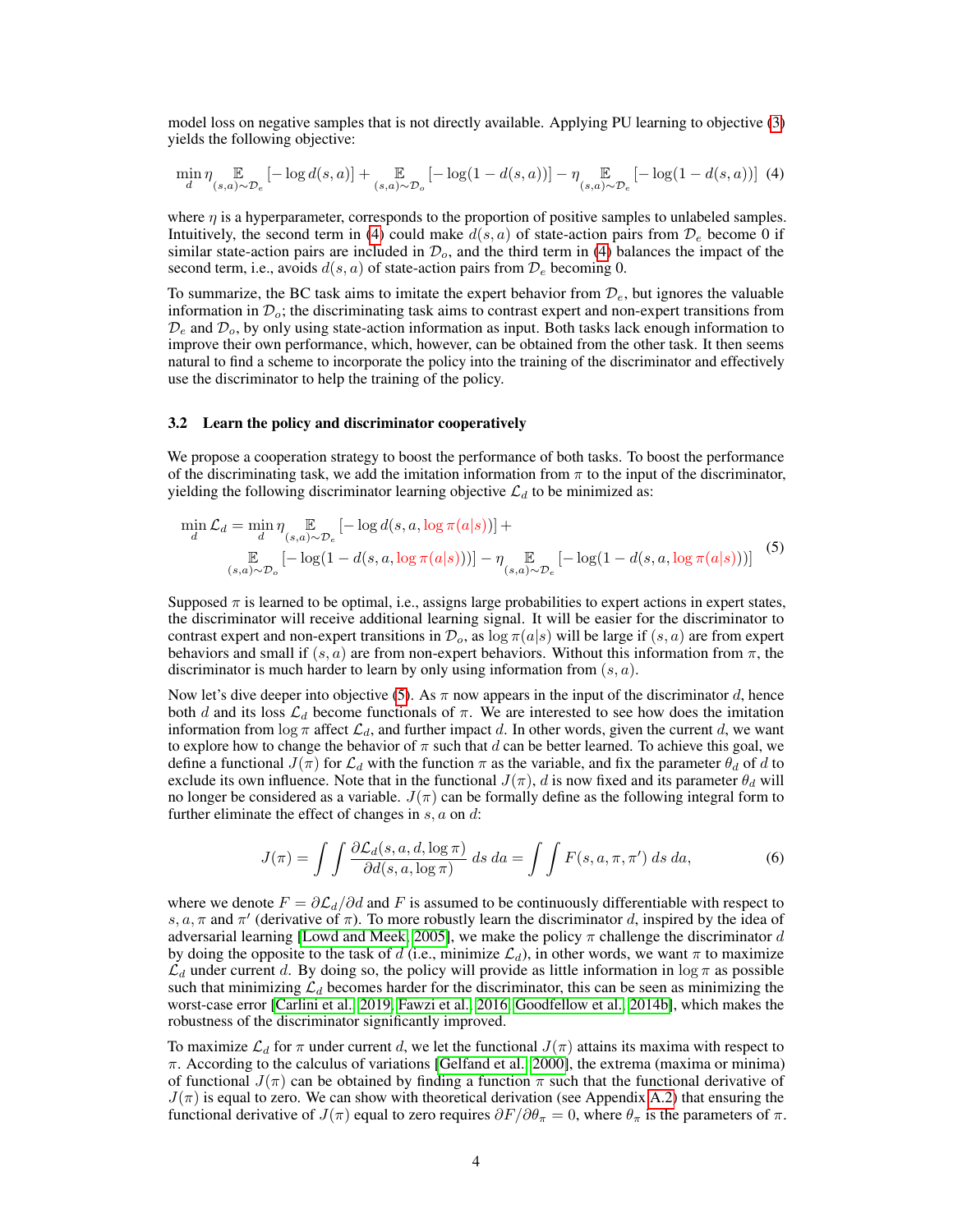

<span id="page-4-2"></span><span id="page-4-1"></span>Figure 1: Illustration of DWBC learning mechanism

By the chain rule, we can have

$$
\frac{\partial F}{\partial \theta_{\pi}} = \frac{\partial F}{\partial \log \pi} \cdot \nabla_{\theta_{\pi}} \log \pi = - \underset{(s,a) \sim \mathcal{D}_e}{\mathbb{E}} \left[ \frac{\eta}{d} \cdot \nabla_{\theta_{\pi}} \log \pi(a|s) \right] + \underset{(s,a) \sim \mathcal{D}_e}{\mathbb{E}} \left[ \frac{1}{1-d} \cdot \nabla_{\theta_{\pi}} \log \pi(a|s) \right] - \underset{(s,a) \sim \mathcal{D}_e}{\mathbb{E}} \left[ \frac{\eta}{1-d} \cdot \nabla_{\theta_{\pi}} \log \pi(a|s) \right], \tag{7}
$$

where we write the output value of  $d(s, a, \log \pi(a|s))$  as d for simplicity by slightly abusing notations. Notice that above derviative can be equivalently perceived as the gradient of a new loss term  $\mathcal{L}_w$  of the policy  $\pi (\partial \mathcal{L}_w / \partial \theta_\pi = -\partial F / \partial \theta_\pi)$  with following form:

$$
\mathcal{L}_w = \mathop{\mathbb{E}}_{(s,a)\sim\mathcal{D}_e} \left[ \log \pi(a|s) \cdot \frac{\eta}{d} \right] - \mathop{\mathbb{E}}_{(s,a)\sim\mathcal{D}_o} \left[ \log \pi(a|s) \cdot \frac{1}{1-d} \right] + \mathop{\mathbb{E}}_{(s,a)\sim\mathcal{D}_e} \left[ \log \pi(a|s) \cdot \frac{\eta}{1-d} \right].
$$

Hence minimizing  $\mathcal{L}_w$  with respect to  $\pi$  (make  $\partial \mathcal{L}_w/\partial \theta_{\pi} = 0$ ) will drive the functional derivative of  $J(\pi)$  to zero, which leads to the maxima of  $J(\pi)$  (update with gradient direction  $-\partial F/\partial \theta_{\pi}$ ). Adding this loss term  $\mathcal{L}_w$  to the BC task, we get the following new learning objective of  $\pi$  as:

$$
\min_{\pi} \alpha \mathop{\mathbb{E}}_{(s,a)\sim\mathcal{D}_e} \left[ -\log \pi(a|s) \right] - \mathop{\mathbb{E}}_{(s,a)\sim\mathcal{D}_e} \left[ -\log \pi(a|s) \cdot \frac{\eta}{d\left(1-d\right)} \right] + \mathop{\mathbb{E}}_{(s,a)\sim\mathcal{D}_o} \left[ -\log \pi(a|s) \cdot \frac{1}{1-d} \right],\tag{8}
$$

where  $\alpha$  is the weight factor ( $\alpha \ge 1$ ). This new objective essentially transforms the original BC task into a cost-sensitive learning problem [\[Ling and Sheng, 2008\]](#page-10-12) by imposing the following weight on imitating each state-action transition as

<span id="page-4-0"></span>Behavioral cloning weights =

\n
$$
\begin{cases}\n\alpha - \eta/d(1 - d), & (s, a) \in \mathcal{D}_e \\
1/(1 - d), & (s, a) \in \mathcal{D}_o\n\end{cases}.\n\tag{9}
$$

Note that the derivation of the above behavioral cloning weights requires uniform continuity to be satisfied in F and its derivative (details see Appendix [A.2\)](#page-14-0). The involvement of  $1/d$  and  $1/(1-d)$ may violate the continuity assumption. We thus clip the value d to the range of  $[0.1, 0.9]$ .

Above behavioral cloning weights induce different behaviors on the imitation of transitions from  $\mathcal{D}_e$ and  $\mathcal{D}_o$ . Supposed d is learned to be optimal, i.e., assigns large values (close to 1) to expert transitions and small values to non-expert transitions (close to 0). The weight of those expert transitions in  $\mathcal{D}_o$ will become large while the weight of those non-expert transitions will become small. For transitions in  $\mathcal{D}_e$ , their weights can be adjusted by tuning the parameter  $\alpha$ . Note that even if the discriminator is learned to be totally wrong (i.e., assign small values to expert transitions and large values to non-expert transitions), which may occur at the very beginning of training, the behavior cloning weights  $\alpha - \eta/d(1-d)$  ( $\alpha \ge 1, \eta < 1$ ) will not be drastically changed under value clipping. This means that the policy can still learn from the expert dataset  $\mathcal{D}_e$ . Even though the weight for  $\mathcal{D}_e$  is temporarily incorrect, it will be corrected as the discriminator becomes better and better.

Eq. [\(8\)](#page-4-0) implies that our approach is also a variant of generalized behavioral cloning objective, as discussed in section [2.2,](#page-1-0) but uses a different form of weights. Unlike Offline Reinforced Imitation Learning [\[Zolna et al., 2020a\]](#page-9-10), which uses the discriminator as the reward and learns a value function as the weight, our approach uses the discriminator outputs directly as the weight. This can greatly reduce the training time and avoid the overestimation issue in estimating the value function offline [\[Kumar et al., 2019\]](#page-9-11). We thus term our algorithm Discriminator-Weighted Behavioral Cloning (DWBC).

A keen reader may find the similarity of our approach to the adversarial learning in GAN [\[Goodfellow](#page-10-2) [et al., 2014a\]](#page-10-2), which makes the generator (in our case is the policy  $\pi$ ) and the discriminator d learn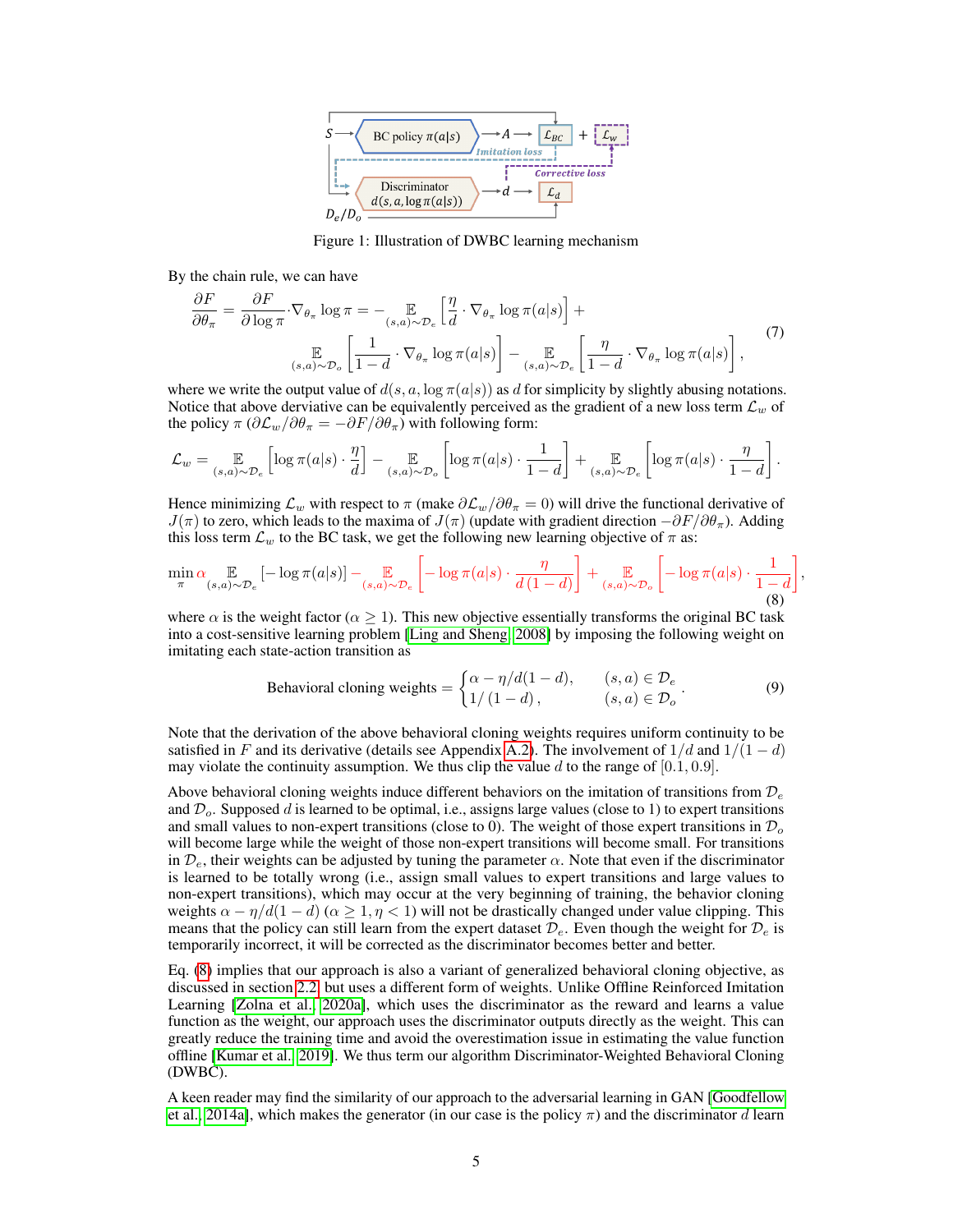against each other, thus improves the performance of both tasks. However, the learning strategy of DWBC has several differences compared with GAN and is also much easier to learn. In constrast to the fully adversarial setting in GAN, DWBC adopts a semi-cooperative strategy that shares information between the policy  $\pi$  and the discriminator d to improve the performance of both parties. Moreover, GAN needs to solve a min-max optimization problem and is known to suffer from training instability and issues such as mode collapse [\[Arjovsky et al., 2017\]](#page-10-13). In DWBC, we solve the min-max optimization problem implicitly by transforming the max optimization problem to a new learning loss imposed on the policy. We present an illustration of the learning mechanism of DWBC in Figure [1.](#page-4-1)

# 4 Related Work

## **Offline Imitation Learning**

Offline IL, which has not received considerable attention, is a promising area because it makes IL more practical to satisfy critical safety desiderata. Offline IL methods can be typically folded into two paradigms: Behavioral Cloning (BC) and Offline Inverse Reinforcement Learning (Offline IRL).

BC [\[Pomerleau, 1989\]](#page-9-2) is the simplest IL method that can be used in the offline setting, it considers the policy as a conditional distribution  $\pi(\cdot|s)$  over actions, recent work [\[Florence et al., 2021\]](#page-10-14) enhances BC by using energy-based models [\[LeCun et al., 2006\]](#page-10-15). BC has shown to have no inferior performance compared to popular IL algorithms such as GAIL [\[Ho and Ermon, 2016\]](#page-9-4) when clean expert demonstrations are available [\[Ma, 2020\]](#page-9-6). Unlike BC, offline IRL considers matching the state-action distribution induced by the expert policy, this can be achieved implicitly by adversarial training or explicitly by learning a reward function. Offline IRL algorithms based on adversarial training [\[Kostrikov et al., 2019,](#page-10-16) [Sun et al., 2021,](#page-10-17) [Swamy et al., 2021,](#page-10-18) [Jarboui and Perchet, 2021\]](#page-11-0) use Intergral Probability Metrics (IPMs) [\[Sriperumbudur et al., 2009\]](#page-11-1) as a distance measure to solve the dual problem. They introduce a discriminator and aim to find the saddle point of a min-max optimization problem, like GAN [\[Goodfellow et al., 2014a\]](#page-10-2). [Jarrett et al.](#page-11-2) [\[2020\]](#page-11-2) avoids the need of min-max problem by fixing the policy to be energy-based models, in such case the KL divergence from the demonstrator's state-action distribution to that of the policy can be computed in closed form. However, recent work finds several fundamental mathematical misconceptions in their proposed approach and we refer the reader to [Swamy et al.](#page-10-18) [\[2021\]](#page-10-18) for more details.

The common problem of these works is that they imitate equally to all demonstrations, this will hinder the performance if the demonstrations contain suboptimal data. To solve this, [Sasaki and Yamashina](#page-9-9) [\[2021\]](#page-9-9) reuses another policy learned by BC as the weight of original BC objective, however, this requires that expert data occupies the majority proportion of the offline dataset, otherwise the policy will be misguided to imitate the suboptimal data. [Zolna et al.](#page-9-10) [\[2020a\]](#page-9-10) and [Konyushkova et al.](#page-11-3) [\[2020\]](#page-11-3) first construct a reward function that discriminates expert and exploratory trajectories, then use it to solve an offline RL problem. Instead of the adversarial learning scheme, the reward function can also be learned by cascading to two supervised learning steps [\[Klein et al., 2013\]](#page-11-4). However, offline IRL based on reward learning is extremely expensive to run, requiring solving offline RL in an inner loop, which itself is a challenging problem and prone to training instability [\[Kumar et al., 2019\]](#page-9-11) and hyperparameter sensitivity [\[Wu et al., 2019b\]](#page-9-12). Our algorithm can be seen as a combination of these two algorithms in that we use a generalized BC objective to imitate demonstrations selectively and we train a discriminator to distinguish expert and non-expert data and use the output of the discriminator as the weight of the generalized BC objective. There is also one recent work [\[Chang et al., 2021\]](#page-11-5) that tries to solve the offline IL problem by adopting techniques from pessimistic model-based offline policy learning [\[Yu et al., 2020,](#page-11-6) [2021\]](#page-11-7).

## 4.2 Offline Reinforcement Learning

One research area highly related to offline IL is offline RL [\[Lange et al., 2012,](#page-11-8) [Levine et al., 2020\]](#page-11-9), which considers performing effective RL by utilizing arbitrary given, static offline datasets, without any further environment interactions. Note that in offline RL, the training dataset is allowed to have non-optimal trajectories and the reward for each state-action-next state transition triple is known.

Our algorithm draws connection to a branch of methods in offline RL literature that performs "filtered" behavioral cloning explicitly or implicitly. More specifically, [Peng et al.](#page-11-10) [\[2019\]](#page-11-10), [Nair et al.](#page-11-11) [\[2020\]](#page-11-11) and [Wang et al.](#page-11-12) [\[2020\]](#page-11-12) estimate an advantage function, which represents the change in expected return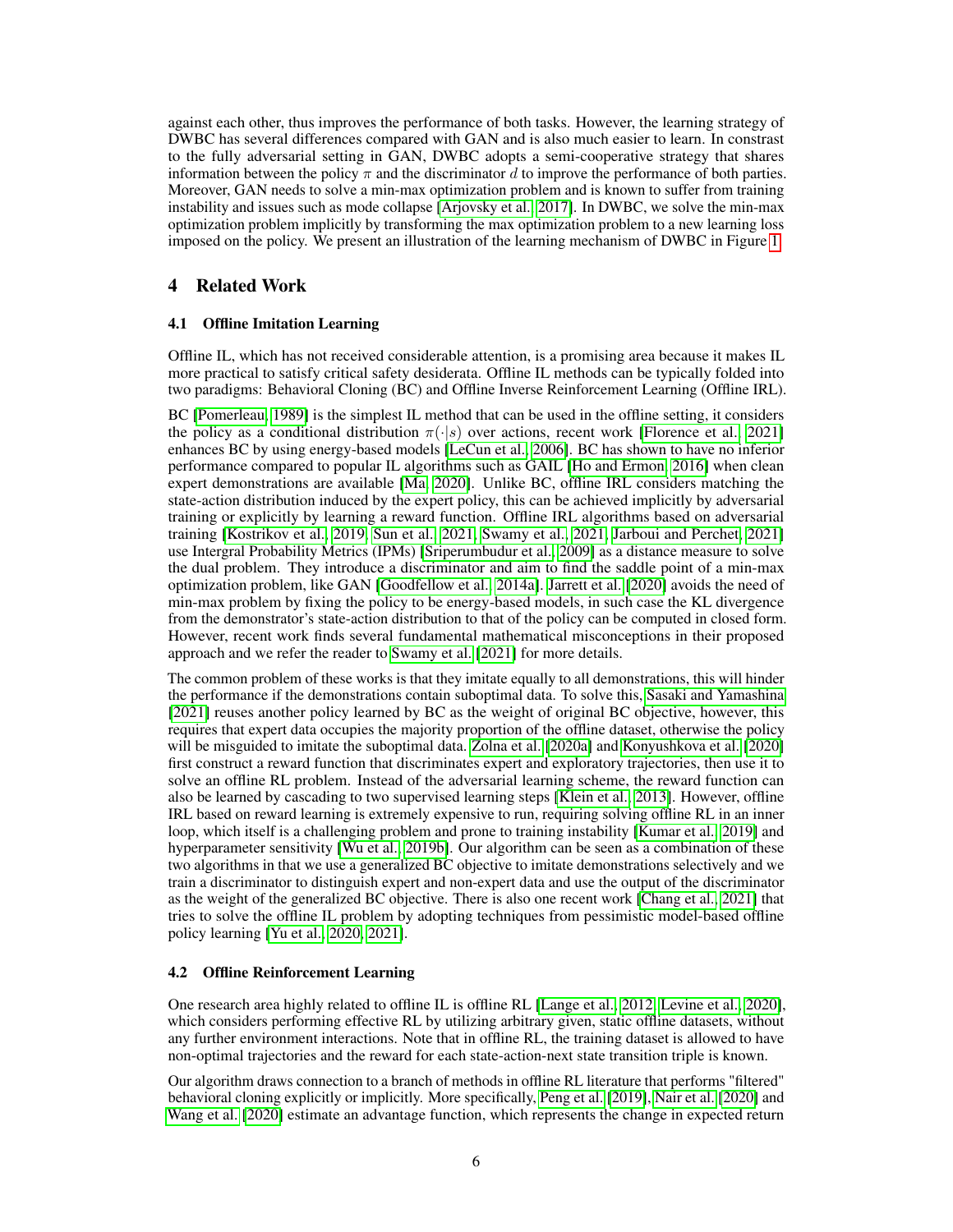when taking action  $a$  instead of following the current policy, and perform weighted regression based on the advantage function, defined as  $\mathcal{L}_{\pi} = \mathbb{E}_{(s,a)\sim \mathcal{D}_b}$  [ $-\log \pi(a|s) \cdot f(A^{\pi}(s,a))$ ]. The advantage  $A^{\pi}$  can be estimated by Monte-Carlo methods [\[Schulman et al., 2017,](#page-11-13) [Peng et al., 2019\]](#page-11-10) or Q-value based methods [\[Schulman et al., 2015,](#page-11-14) [Nair et al., 2020\]](#page-11-11). The filter function  $f$  can be a binary filter [\[Wang et al., 2020\]](#page-11-12) or an exponential filter [\[Peng et al., 2019,](#page-11-10) [Nair et al., 2020\]](#page-11-11).

While [Chen et al.](#page-11-15) [\[2021\]](#page-11-15) and [Janner et al.](#page-11-16) [\[2021\]](#page-11-16) perform filtered behavioral cloning more implicitly. They abstract offline RL as a sequence modeling problem and use Transformer architecture [\[Vaswani](#page-11-17) [et al., 2017\]](#page-11-17) to perform credit assignments directly via self-attention. Owing to the memorization power of Transformer in capturing long-term dependencies across timesteps, these methods are able to discard low-quality transitions, do behavior cloning only on high-reward transitions across different trajectories and stitch them together to obtain an optimal trajectory.

# 5 Experiments

We present empirical evaluations of DWBC in a variety of settings. We start with describing our experimental setup, considered datasets and baseline algorithms. Then we evaluate DWBC against other baseline algorithms on a range of robotic locomotion tasks with different types of datasets. Finally, we analyze the property of the discriminator. We show that a well-trained discriminator can be used to perform offline policy selection [\[Fu et al., 2020a\]](#page-12-0), which is of independent interest.

## 5.1 Settings

We construct experiments on both widely-used D4RL MuJoCo datasets and more complex Adroit hand manipulation environment [\[Fu et al., 2020b\]](#page-12-1). To verify the effectiveness of our methods, we use three setting to generate  $\mathcal{D}_e$  and  $\mathcal{D}_o$ . Note that we use ground truth rewards only to perform this data split step and we discard the rewards afterward.

- In setting 1, we use mixed datasets in Mujoco environments. We sort from high to low of all trajectories based on the total reward summed over the entire trajectory. We define a trajectory as well-performing if it is among the top 20% of all trajectories. We then sample every  $X<sup>th</sup>$  trajectory from the well-performing trajectories to constitute  $\mathcal{D}_e$  and use the remaining trajectories in the dataset to constitute  $\mathcal{D}_o$ . Note that with X becomes larger,  $\mathcal{D}_o$  will contain more proportion of well-performing data.
- In setting 2, we use expert and random datasets in Mujoco environments. We first sample 10 trajectories from expert datasets and 1000 trajectories from random datasets. We then random sample X trajectories from those 10 expert trajectories and combine them with those 1000 random trajectories to constitute  $\mathcal{D}_o$ , we use the remaining  $10 - X$  trajectories to constitute  $\mathcal{D}_e$ .
- In setting 3, we use human datasets in Adroit environments. We use the same procedure to constitute  $\mathcal{D}_e$  and  $\mathcal{D}_o$  as in setting 1.

We list all datasets used in this paper and the number of trajectories and transitions in  $\mathcal{D}_e$  and  $\mathcal{D}_o$  in Appendix C, different  $X$  is labeled after the dataset name.

#### 5.2 Baseline and ablated algorithms

We compare DWBC with the following baseline algorithms:

**BC-exp & BC-all:** Behavioral cloning on expert data or on all data. BC-exp is trained only on  $\mathcal{D}_e$ , hence it is not exposed to low-performing transitions in  $\mathcal{D}_o$ . On the other hand, it may not be able to generalize due to the limited size of  $\mathcal{D}_e$ . BC-all may generalize better than BC-pos due to access to a much larger dataset, but its performance may be negatively impacted by the low-quality data in  $\mathcal{D}_o$ .

**BCND:** BCND is trained on all data, it reuses another policy learned by BC as the weight of BC, its performance will be worse if the suboptimal data occupies the major part of the offline dataset.

ORIL: ORIL learns a reward function and uses it to solve an offline RL problem. It suffers from large computational costs and the difficulty of performing offline RL under distributional shift.

DWBC-noads: We include one ablation of DWBC that trains the discriminator without the adversarial learning machinery (i.e., no  $\log \pi$  as input), with all others remaining the same as DWBC.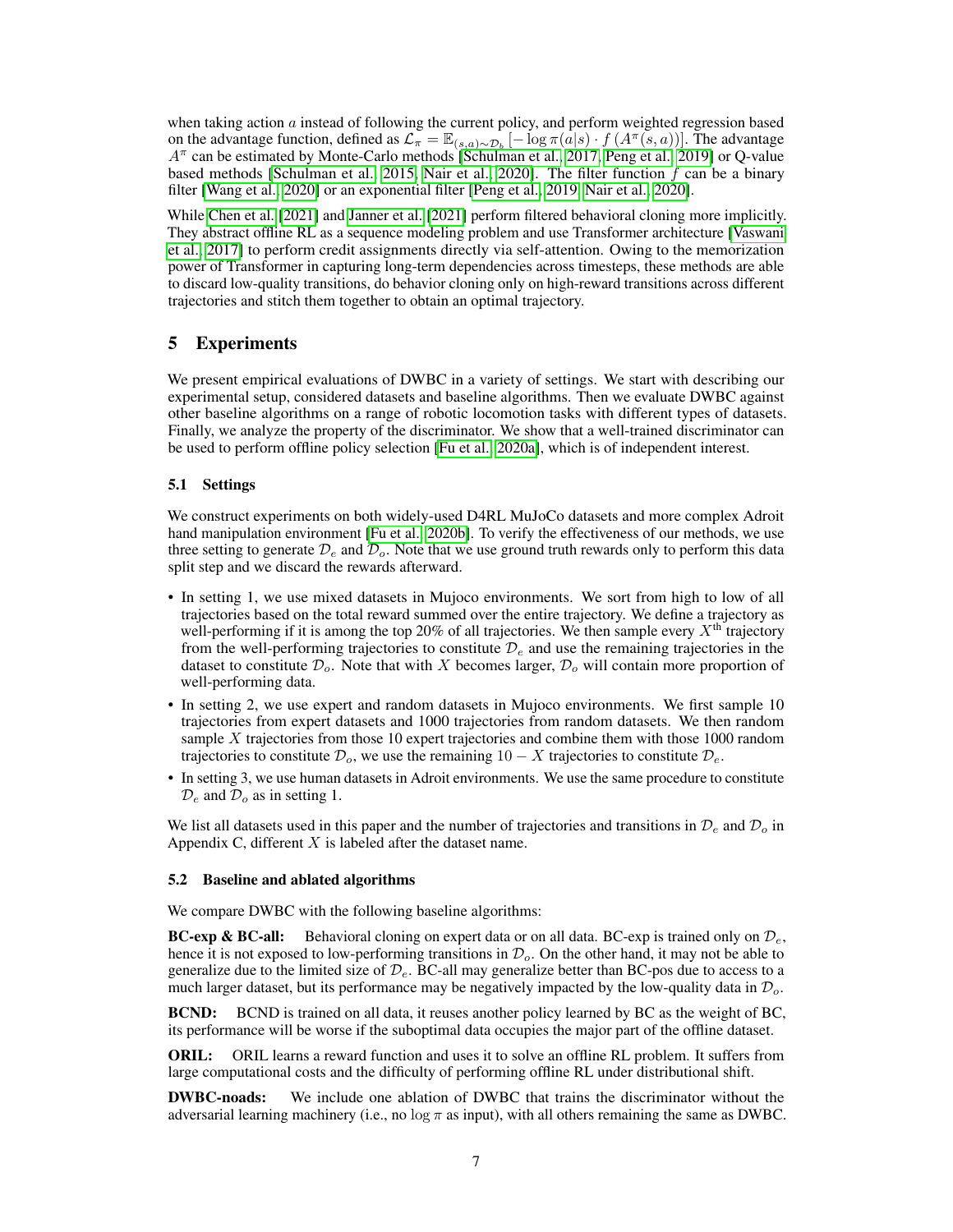|             | Task name     | $BC$ - $exp$   | BC-all         | <b>BCND</b> | ORIL     | DWBC-noads   | <b>DWBC</b>  |
|-------------|---------------|----------------|----------------|-------------|----------|--------------|--------------|
| Hopper      | mixed-2       | 1547           | 811            | 437         | 1345     | 2450         | 2531         |
|             | mixed-5       | 1263           | 811            | 437         | 998      | 2271         | 2451         |
|             | mixed-10      | 1458           | 811            | 437         | 1489     | 1798         | 2231         |
|             | $exp$ -rand-3 | 1200           | 314            | 52          | 49       | 1531         | 2231         |
|             | exp-rand-6    | 1070           | 314            | 52          | 51       | 1604         | 1610         |
|             | mixed-2       | 4451           | 4210           | 4456        | $\prime$ | 4980         | 5011         |
| HalfCheetah | mixed-5       | 4553           | 4210           | 4456        | 44       | 5011         | 5018         |
|             | mixed-10      | 4358           | 4210           | 4456        | 989      | 5022         | 5017         |
|             | exp-rand-3    | 6072           | 5753           | 6007        | 6013     | 6021         | 6107         |
|             | exp-rand-6    | 5875           | 5753           | 6007        | 6110     | 5803         | 5955         |
| Walker2d    | mixed-2       | 2031           | 784            | 760         | 2208     | 2355         | 2436         |
|             | mixed-5       | 2014           | 784            | 760         | 2481     | 3112         | 3111         |
|             | mixed-10      | 1611           | 784            | 760         | 2384     | 3219         | 3258         |
|             | $exp$ -rand-3 | 3078           | 211            | 6           | 955      | 4547         | 4666         |
|             | exp-rand-6    | 2871           | 211            | 6           | 5        | 3673         | 4250         |
|             | mixed-2       | 2682           | 2255           | 917         | $\prime$ | 1050         | 2000         |
| Ant         | mixed-5       | 2381           | 2255           | 917         |          | 1982         | 3111         |
|             | mixed-10      | 2285           | 2255           | 917         |          | 2310         | 3417         |
|             | $exp$ -rand-3 | 1071           | 151            | 1045        | 710      | 875          | 1230         |
|             | $exp$ -rand-6 | 870            | 151            | 1045        | 639      | 626          | 1127         |
|             | human-2       | 1888           | 806            | 1684        | 2262     | 2571         | 2486         |
| Pen         | human-3       | 1780           | 806            | 1684        | 2487     | 2362         | 2617         |
|             | human-5       | 1531           | 806            | 1684        | 2111     | 2271         | 2487         |
|             | human-2       | 45             | 31             | $-4$        | $-12$    | 51           | 53           |
| Door        | human-3       | 40             | 31             | $-4$        | $-50$    | $-3$         | 10           |
|             | human-5       | 38             | 31             | $-4$        | $-3$     | $\mathbf{0}$ | $\theta$     |
| Hammer      | human-2       | $-187$         | $-230$         | $-163$      | $-222$   | $-87$        | $-88$        |
|             | human-3       | $-191$         | $-230$         | $-163$      | $-237$   | $-97$        | $-96$        |
|             | human-5       | $-213$         | $-230$         | $-163$      | $-159$   | $-60$        | 24           |
|             | human-2       | $\overline{4}$ | $\overline{c}$ | 7           | $-4$     | 3            | 3            |
| Relocate    | human-3       | 3              | $\overline{c}$ | 7           | $-8$     | $\mathbf{0}$ | 1            |
|             | human-5       | 3              | $\overline{2}$ | 7           | 9        | $\mathbf{0}$ | $\mathbf{1}$ |

<span id="page-7-0"></span>Table 1: Results for Mujoco and Adroit datasets. Scores are undiscounted average returns of the policy at the last iteration of training, averaged over 5 random seeds. We bold the highest values.

## 5.3 Comparative Evaluations

We show the comparative results in Table [1](#page-7-0) and include the learning curves in Appendix C. It can be shown from Table [1](#page-7-0) that DWBC outperforms baseline algorithms on most tasks (25 out of 32 tasks), especially in Mujoco datasets (18 out of 20 tasks), showing that DWBC is well suited to make effective use of the expert dataset  $\mathcal{D}_e$  and the mixed quality dataset  $\mathcal{D}_o$ .

As expected, the performance of BC-exp declines as X becomes larger. This is because that a larger X means the number of well-performing transitions is smaller. In some datasets (e.g., Halfcheetah\_exp-rand-6 and Ant\_mixed-10), there is no clear winner between BC-exp and BC-all, which suggests that the quality of  $\mathcal{D}_{o}$  for the considered tasks varies. BCND performs poorly compared to other methods due to the majority of low-quality data in the mixed datasets. It usually scores below BC-all. ORIL struggles to learn in some tasks (especially in the Ant datasets), which suggests their learned reward function does not accurately contrast expert and non-expert data. We also find that the performance of ORIL tends to decrease in some tasks (e.g., Halfcheetah\_mixed-5 and Ant\_exp-rand-6), this "overfitting" phenomenon also occurs in the experiments of offline RL papers [\[Kumar et al., 2019,](#page-9-11) [Wu et al., 2019b\]](#page-9-12). This is perhaps due to the limited data size and model generalization bottleneck [\[Neyshabur, 2017\]](#page-12-2).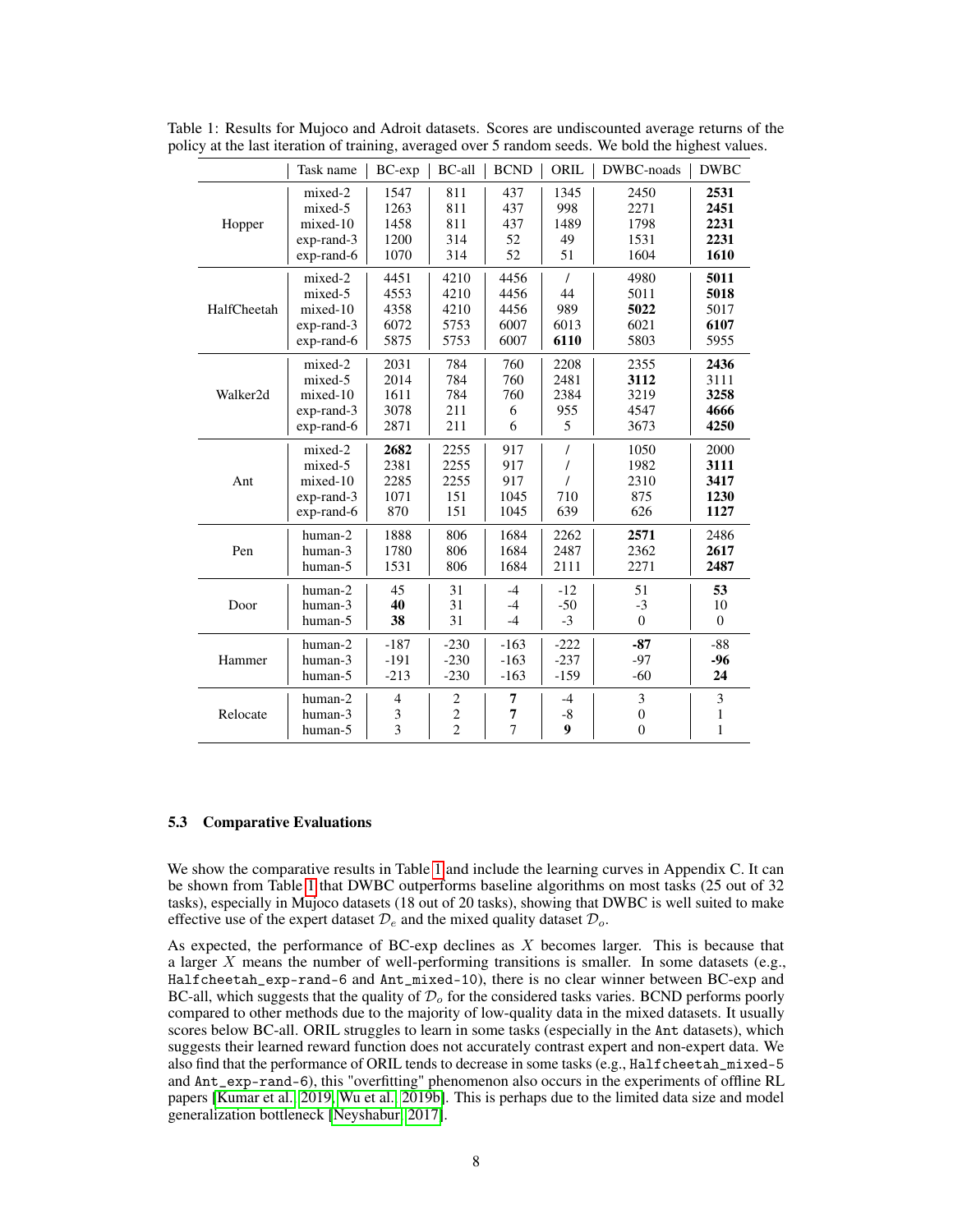

<span id="page-8-0"></span>Figure 2: Additional experiment on offline policy selection by the discriminator learned by DWBC.

We also find that DWBC-noads performs worse than DWBC, especially when  $\mathcal{D}_{o}$  contains more expert data, under which circumstance it is hard for the discriminator to distinguish between expert and non-expert data without the help of our proposed adversarial learning machinery.

#### 5.4 Additional Experiments

Offline policy selection by the discriminator. Offline policy selection (OPS) [\[Paine et al., 2020,](#page-12-3) [Yang et al., 2020,](#page-12-4) [Dereventsov et al., 2021\]](#page-12-5) considers the problem of choosing the best policy from a set of policies given only offline data. This problem is critical in the offline settings (i.e., offline RL and offline IL) because the online execution is often very costly and safety-aware, deploying a problematic policy may damage the real-world systems [\[Tang and Wiens, 2021\]](#page-12-6). Note that existing offline RL/IL methods break the offline assumption by evaluating different policies corresponding to their rewards in online environment interactions. However, this online evaluation is often infeasible and hence undermines the initial assumption of offline RL/IL.

In this paper, we propose a novel offline policy selection method, simply by using our learned discriminator  $d$ . More specifically, as the discriminator gets state  $s$ , action  $a$  and the log probability  $\log \pi(a|s)$  as input, we can use expert state-action pairs from  $\mathcal{D}_e$  and different policy  $\pi$  as input. The discriminator learned by DWBC will assign large values (close to 1) when the evaluated policy is close to the policy learned by DWBC, this means that the policy is more optimal.

To validate our proposed idea, we conduct experiments in Hopper, Walker2d and Pen environment. In Hopper and Walker2d, we use mixed-2, mixed-5 and mixed-10 datasets, in Pen, we use mixed-2, 3 and mixed-5 datasets. We compare three algorithms (BC-exp, ORIL and DWBC) trained in these datasets, total of 9 policies in each environment. We first train DWBC, then we use the learned discriminator along with  $\mathcal{D}_e$  to compute the value  $d(s, a, \log \pi_i(a|s))$  of each policy  $\pi_i$ . We plot average  $d(s, a, \log \pi_i(a|s))$  versus the policy's true return in Figure [2.](#page-8-0) As shown, the discriminator's values can well reflect the rank between almost every two policies. This means that we can first train a DWBC policy and then use the trained discriminator  $d$  to select the best policy among our candidate policy sets, without executing them in the environment to get the actual returns.

Comparision of run time. We also evaluate the run time of training DWBC and other baseline algorithms for 250 thousand training steps (does not include evaluation run time cost). All run time experiments were executed on NVIDIA V100 GPUs. For a fair comparison, we use the same policy

network size in BC, BCND, ORIL and DWBC. The discriminator network size is also kept the same in ORIL and DWBC. The results are reported in Figure [3.](#page-8-1) Unsurprisingly, we find the run time of our approach is only slightly more than BC, while other baselines (ORIL, BCND) are over 7 times more costly than BC. The reason that ORIL is costly to run is due to the additional effort to solve an offline RL problem. The high computation cost of BCND is due to its inner iterations of training  $K$  policy ensembles  $(K = 5$  in our experiment), which is also mentioned in their paper [\[Sasaki and Yamashina, 2021\]](#page-9-9). This demonstrates the effectiveness of DWBC by only adds a limited cost to the original BC algorithm while providing substantially improved performance.



<span id="page-8-1"></span>Figure 3: Run time comparison of training each offline IL algorithm.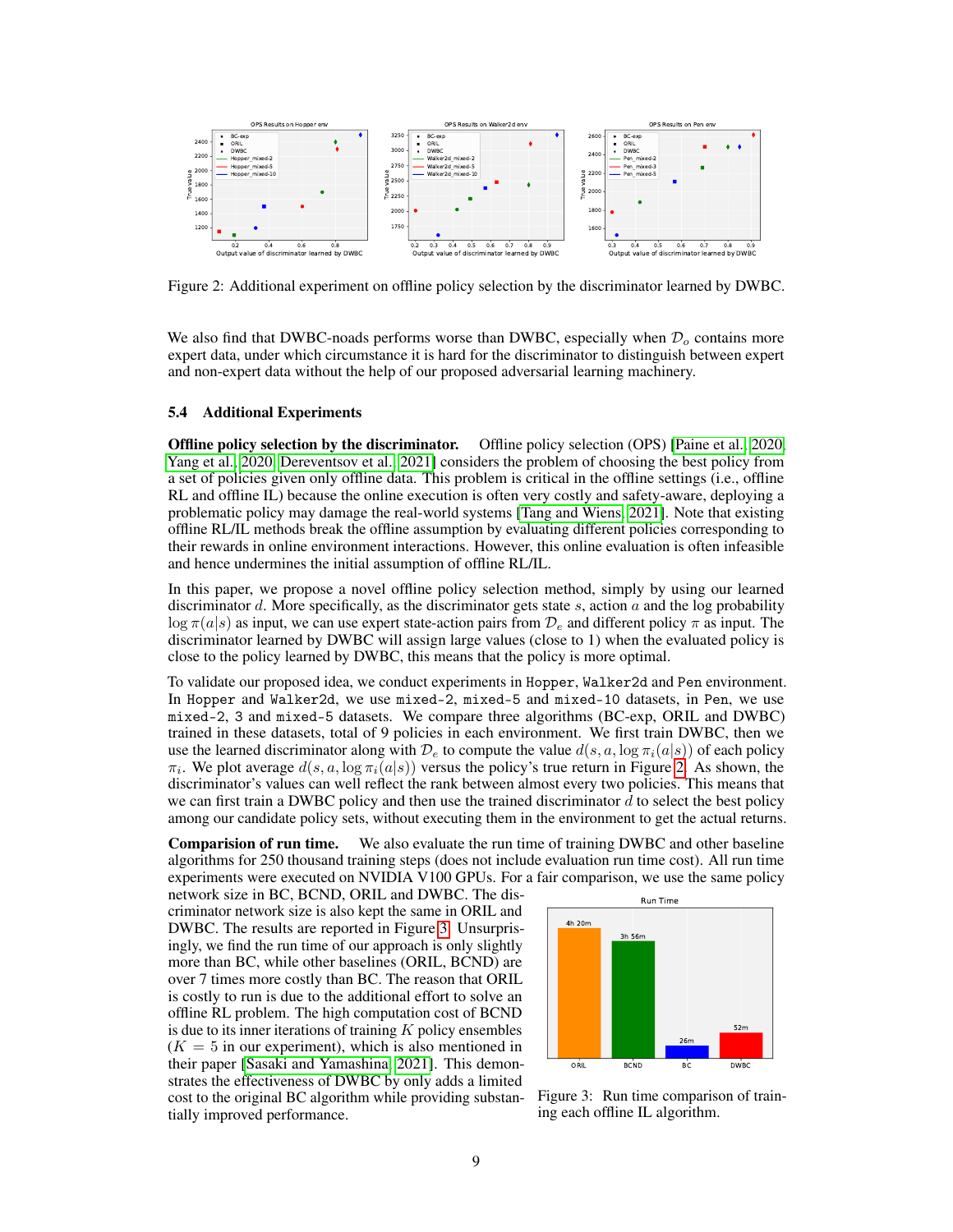# 6 Conclusion and Limitation

In this paper, we propose a new offline imitation learning algorithm that can learn from suboptimal demonstrations without environment interactions or expert annotations. Experimental results show that our algorithm achieves higher returns and faster training speed compared to baseline algorithms, under different scenarios. One limitation of our work is that since our algorithm is based on weighted BC, the covariate shift problem of BC [\[Ross et al., 2011\]](#page-12-7) will be inherited. That is, there is no way for the policy to learn how to recover if it deviates from the behavior policy to a new state not seen in the demonstrations. In future work, we will consider modifying the main task from action matching to state-action distribution matching, which is known to be more robust to distributional shift [\[Kostrikov](#page-10-16) [et al., 2019\]](#page-10-16).

## References

- <span id="page-9-0"></span>Andrew Y Ng, Daishi Harada, and Stuart Russell. Policy invariance under reward transformations: Theory and application to reward shaping. In *Icml*, volume 99, pages 278–287, 1999.
- <span id="page-9-1"></span>Alex Irpan. Deep reinforcement learning doesn't work yet. [https://www.alexirpan.com/2018/](https://www.alexirpan.com/2018/02/14/rl-hard.html) [02/14/rl-hard.html](https://www.alexirpan.com/2018/02/14/rl-hard.html), 2018.
- <span id="page-9-2"></span>Dean A Pomerleau. Alvinn: An autonomous land vehicle in a neural network. In *Advances in neural information processing systems*, pages 305–313, 1989.
- <span id="page-9-3"></span>Andrew Y Ng, Stuart J Russell, et al. Algorithms for inverse reinforcement learning. In *Icml*, volume 1, page 2, 2000.
- <span id="page-9-4"></span>Jonathan Ho and Stefano Ermon. Generative adversarial imitation learning. *Advances in neural information processing systems*, 29:4565–4573, 2016.
- <span id="page-9-5"></span>Yueh-Hua Wu, Nontawat Charoenphakdee, Han Bao, Voot Tangkaratt, and Masashi Sugiyama. Imitation learning from imperfect demonstration. In *International Conference on Machine Learning*, pages 6818–6827. PMLR, 2019a.
- <span id="page-9-6"></span>Yecheng Jason Ma. *From Adversarial Imitation Learning to Robust Batch Imitation Learning*. PhD thesis, 2020.
- <span id="page-9-7"></span>Daniel Brown, Wonjoon Goo, Prabhat Nagarajan, and Scott Niekum. Extrapolating beyond suboptimal demonstrations via inverse reinforcement learning from observations. In *International conference on machine learning*, pages 783–792. PMLR, 2019.
- <span id="page-9-8"></span>Daniel S Brown, Wonjoon Goo, and Scott Niekum. Better-than-demonstrator imitation learning via automatically-ranked demonstrations. In *Conference on robot learning*, pages 330–359. PMLR, 2020.
- <span id="page-9-9"></span>Fumihiro Sasaki and Ryota Yamashina. Behavioral cloning from noisy demonstrations. In *International Conference on Learning Representations*, 2021. URL [https://openreview.net/forum?](https://openreview.net/forum?id=zrT3HcsWSAt) [id=zrT3HcsWSAt](https://openreview.net/forum?id=zrT3HcsWSAt).
- <span id="page-9-10"></span>Konrad Zolna, Alexander Novikov, Ksenia Konyushkova, Caglar Gulcehre, Ziyu Wang, Yusuf Aytar, Misha Denil, Nando de Freitas, and Scott Reed. Offline learning from demonstrations and unlabeled experience. *arXiv preprint arXiv:2011.13885*, 2020a.
- <span id="page-9-11"></span>Aviral Kumar, Justin Fu, Matthew Soh, George Tucker, and Sergey Levine. Stabilizing off-policy q-learning via bootstrapping error reduction. In *Advances in Neural Information Processing Systems*, pages 11761–11771, 2019.
- <span id="page-9-12"></span>Yifan Wu, George Tucker, and Ofir Nachum. Behavior regularized offline reinforcement learning. *arXiv preprint arXiv:1911.11361*, 2019b.
- <span id="page-9-13"></span>Richard S Sutton, Andrew G Barto, et al. *Introduction to reinforcement learning*, volume 135. MIT press Cambridge, 1998.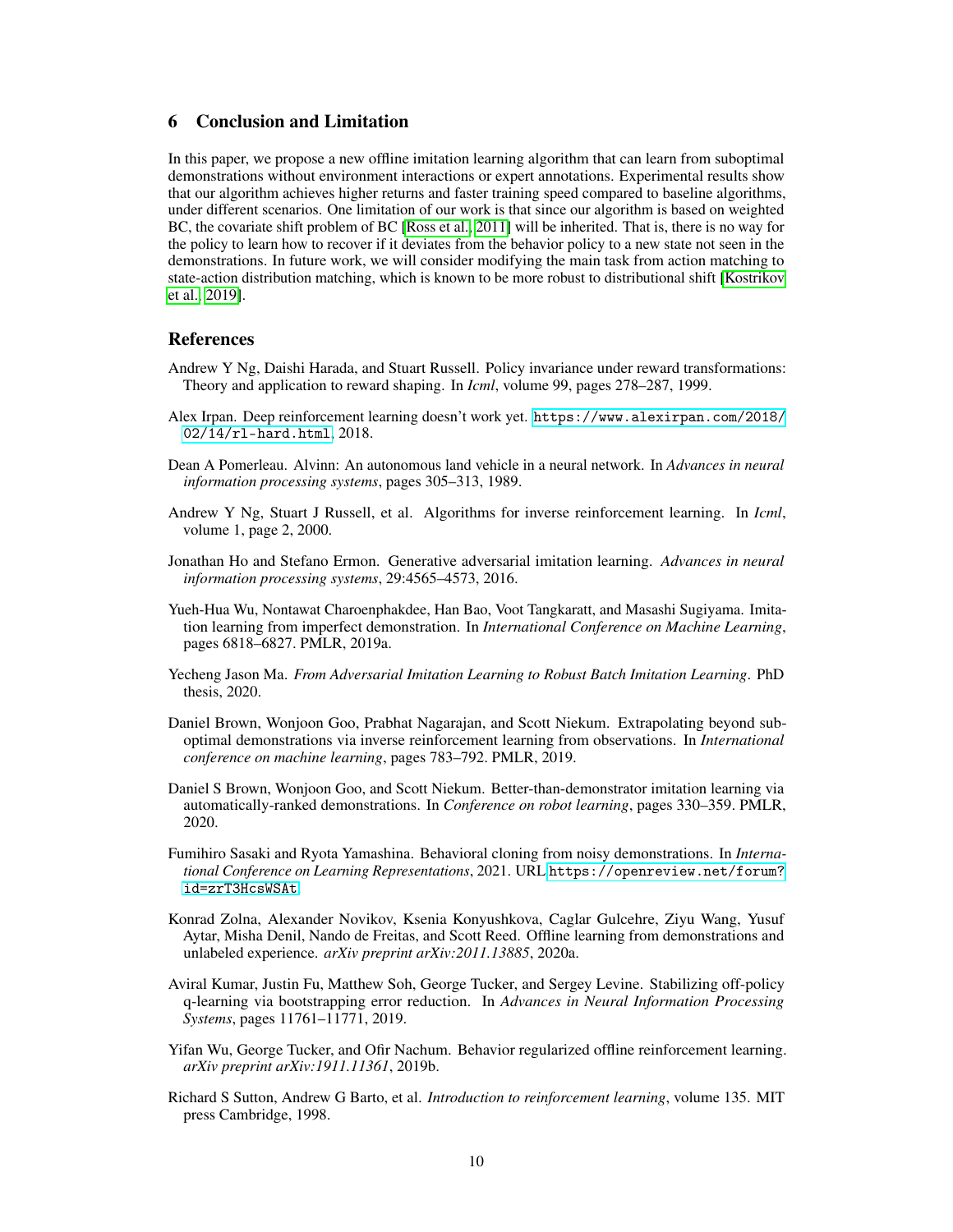- <span id="page-10-0"></span>Siddharth Reddy, Anca D Dragan, and Sergey Levine. Sqil: Imitation learning via reinforcement learning with sparse rewards. *arXiv preprint arXiv:1905.11108*, 2019.
- <span id="page-10-1"></span>Thomas Degris, Martha White, and Richard S Sutton. Off-policy actor-critic. In *Proceedings of the 29th International Coference on International Conference on Machine Learning*, pages 179–186, 2012.
- <span id="page-10-2"></span>Ian Goodfellow, Jean Pouget-Abadie, Mehdi Mirza, Bing Xu, David Warde-Farley, Sherjil Ozair, Aaron Courville, and Yoshua Bengio. Generative adversarial nets. In *Advances in neural information processing systems*, pages 2672–2680, 2014a.
- <span id="page-10-3"></span>Charles Elkan and Keith Noto. Learning classifiers from only positive and unlabeled data. In *Proceedings of the 14th ACM SIGKDD international conference on Knowledge discovery and data mining*, pages 213–220, 2008.
- <span id="page-10-4"></span>Marthinus Du Plessis, Gang Niu, and Masashi Sugiyama. Convex formulation for learning from positive and unlabeled data. In *International conference on machine learning*, pages 1386–1394. PMLR, 2015.
- <span id="page-10-5"></span>Danfei Xu and Misha Denil. Positive-unlabeled reward learning. *arXiv preprint arXiv:1911.00459*, 2019.
- <span id="page-10-6"></span>Konrad Zolna, Chitwan Saharia, Léonard Boussioux, David Yu-Tung Hui, Maxime Chevalier-Boisvert, Dzmitry Bahdanau, and Yoshua Bengio. Combating false negatives in adversarial imitation learning. *arXiv preprint arXiv:2002.00412*, 2020b.
- <span id="page-10-7"></span>Daniel Lowd and Christopher Meek. Adversarial learning. In *Proceedings of the eleventh ACM SIGKDD international conference on Knowledge discovery in data mining*, pages 641–647, 2005.
- <span id="page-10-8"></span>Nicholas Carlini, Anish Athalye, Nicolas Papernot, Wieland Brendel, Jonas Rauber, Dimitris Tsipras, Ian Goodfellow, Aleksander Madry, and Alexey Kurakin. On evaluating adversarial robustness. *arXiv preprint arXiv:1902.06705*, 2019.
- <span id="page-10-9"></span>Alhussein Fawzi, Seyed-Mohsen Moosavi-Dezfooli, and Pascal Frossard. Robustness of classifiers: from adversarial to random noise. *arXiv preprint arXiv:1608.08967*, 2016.
- <span id="page-10-10"></span>Ian J Goodfellow, Jonathon Shlens, and Christian Szegedy. Explaining and harnessing adversarial examples. *arXiv preprint arXiv:1412.6572*, 2014b.
- <span id="page-10-11"></span>Izrail Moiseevitch Gelfand, Richard A Silverman, et al. *Calculus of variations*. Courier Corporation, 2000.
- <span id="page-10-12"></span>Charles X Ling and Victor S Sheng. Cost-sensitive learning and the class imbalance problem. *Encyclopedia of machine learning*, 2011:231–235, 2008.
- <span id="page-10-13"></span>Martin Arjovsky, Soumith Chintala, and Léon Bottou. Wasserstein generative adversarial networks. In *International conference on machine learning*, pages 214–223. PMLR, 2017.
- <span id="page-10-14"></span>Pete Florence, Corey Lynch, Andy Zeng, Oscar Ramirez, Ayzaan Wahid, Laura Downs, Adrian Wong, Johnny Lee, Igor Mordatch, and Jonathan Tompson. Implicit behavioral cloning. *arXiv preprint arXiv:2109.00137*, 2021.
- <span id="page-10-15"></span>Yann LeCun, Sumit Chopra, Raia Hadsell, M Ranzato, and F Huang. A tutorial on energy-based learning. *Predicting structured data*, 1(0), 2006.
- <span id="page-10-16"></span>Ilya Kostrikov, Ofir Nachum, and Jonathan Tompson. Imitation learning via off-policy distribution matching. In *International Conference on Learning Representations*, 2019.
- <span id="page-10-17"></span>Mingfei Sun, Anuj Mahajan, Katja Hofmann, and Shimon Whiteson. Softdice for imitation learning: Rethinking off-policy distribution matching. *arXiv preprint arXiv:2106.03155*, 2021.
- <span id="page-10-18"></span>Gokul Swamy, Sanjiban Choudhury, Zhiwei Steven Wu, and J Andrew Bagnell. Of moments and matching: Trade-offs and treatments in imitation learning. *arXiv preprint arXiv:2103.03236*, 2021.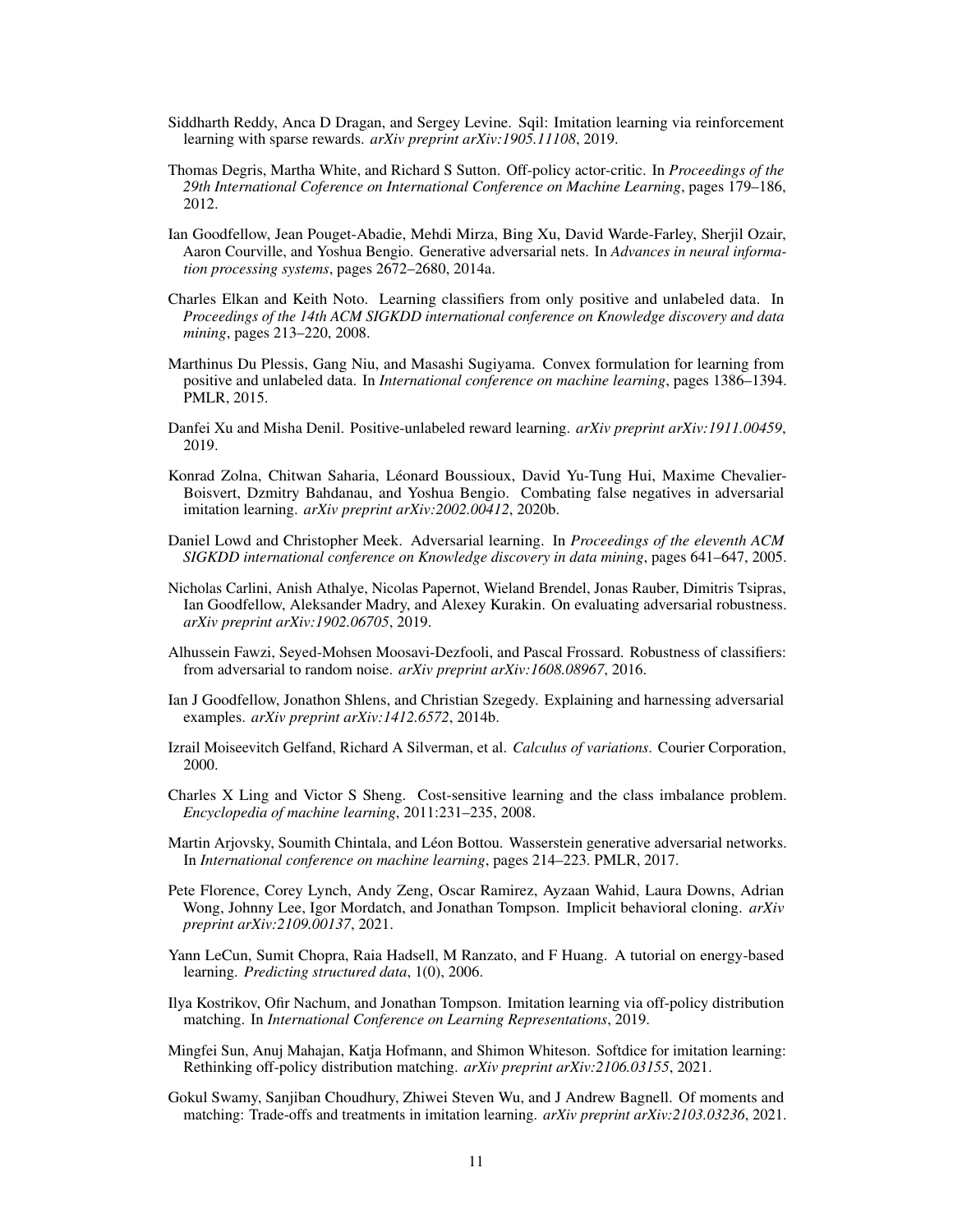- <span id="page-11-0"></span>Firas Jarboui and Vianney Perchet. Offline inverse reinforcement learning. *arXiv preprint arXiv:2106.05068*, 2021.
- <span id="page-11-1"></span>Bharath K Sriperumbudur, Kenji Fukumizu, Arthur Gretton, Bernhard Schölkopf, and Gert RG Lanckriet. On integral probability metrics,\phi-divergences and binary classification. *arXiv preprint arXiv:0901.2698*, 2009.
- <span id="page-11-2"></span>Daniel Jarrett, Ioana Bica, and Mihaela van der Schaar. Strictly batch imitation learning by energybased distribution matching. *arXiv preprint arXiv:2006.14154*, 2020.
- <span id="page-11-3"></span>Ksenia Konyushkova, Konrad Zolna, Yusuf Aytar, Alexander Novikov, Scott Reed, Serkan Cabi, and Nando de Freitas. Semi-supervised reward learning for offline reinforcement learning. *arXiv preprint arXiv:2012.06899*, 2020.
- <span id="page-11-4"></span>Edouard Klein, Bilal Piot, Matthieu Geist, and Olivier Pietquin. A cascaded supervised learning approach to inverse reinforcement learning. In *Joint European conference on machine learning and knowledge discovery in databases*, pages 1–16. Springer, 2013.
- <span id="page-11-5"></span>Jonathan D Chang, Masatoshi Uehara, Dhruv Sreenivas, Rahul Kidambi, and Wen Sun. Mitigating covariate shift in imitation learning via offline data without great coverage. *arXiv preprint arXiv:2106.03207*, 2021.
- <span id="page-11-6"></span>Tianhe Yu, Garrett Thomas, Lantao Yu, Stefano Ermon, James Zou, Sergey Levine, Chelsea Finn, and Tengyu Ma. Mopo: Model-based offline policy optimization. *arXiv preprint arXiv:2005.13239*, 2020.
- <span id="page-11-7"></span>Tianhe Yu, Aviral Kumar, Rafael Rafailov, Aravind Rajeswaran, Sergey Levine, and Chelsea Finn. Combo: Conservative offline model-based policy optimization. *arXiv preprint arXiv:2102.08363*, 2021.
- <span id="page-11-8"></span>Sascha Lange, Thomas Gabel, and Martin Riedmiller. Batch reinforcement learning. In *Reinforcement learning*, pages 45–73. Springer, 2012.
- <span id="page-11-9"></span>Sergey Levine, Aviral Kumar, George Tucker, and Justin Fu. Offline reinforcement learning: Tutorial, review, and perspectives on open problems. *arXiv preprint arXiv:2005.01643*, 2020.
- <span id="page-11-10"></span>Xue Bin Peng, Aviral Kumar, Grace Zhang, and Sergey Levine. Advantage-weighted regression: Simple and scalable off-policy reinforcement learning. *arXiv preprint arXiv:1910.00177*, 2019.
- <span id="page-11-11"></span>Ashvin Nair, Murtaza Dalal, Abhishek Gupta, and Sergey Levine. Accelerating online reinforcement learning with offline datasets. *arXiv preprint arXiv:2006.09359*, 2020.
- <span id="page-11-12"></span>Ziyu Wang, Alexander Novikov, Konrad Zolna, Josh S Merel, Jost Tobias Springenberg, Scott E Reed, Bobak Shahriari, Noah Siegel, Caglar Gulcehre, Nicolas Heess, et al. Critic regularized regression. *Advances in Neural Information Processing Systems*, 33, 2020.
- <span id="page-11-13"></span>John Schulman, Filip Wolski, Prafulla Dhariwal, Alec Radford, and Oleg Klimov. Proximal policy optimization algorithms. *arXiv preprint arXiv:1707.06347*, 2017.
- <span id="page-11-14"></span>John Schulman, Sergey Levine, Pieter Abbeel, Michael Jordan, and Philipp Moritz. Trust region policy optimization. In *International conference on machine learning*, pages 1889–1897, 2015.
- <span id="page-11-15"></span>Lili Chen, Kevin Lu, Aravind Rajeswaran, Kimin Lee, Aditya Grover, Michael Laskin, Pieter Abbeel, Aravind Srinivas, and Igor Mordatch. Decision transformer: Reinforcement learning via sequence modeling. *arXiv preprint arXiv:2106.01345*, 2021.
- <span id="page-11-16"></span>Michael Janner, Qiyang Li, and Sergey Levine. Reinforcement learning as one big sequence modeling problem. *arXiv preprint arXiv:2106.02039*, 2021.
- <span id="page-11-17"></span>Ashish Vaswani, Noam Shazeer, Niki Parmar, Jakob Uszkoreit, Llion Jones, Aidan N Gomez, Łukasz Kaiser, and Illia Polosukhin. Attention is all you need. In *Advances in neural information processing systems*, pages 5998–6008, 2017.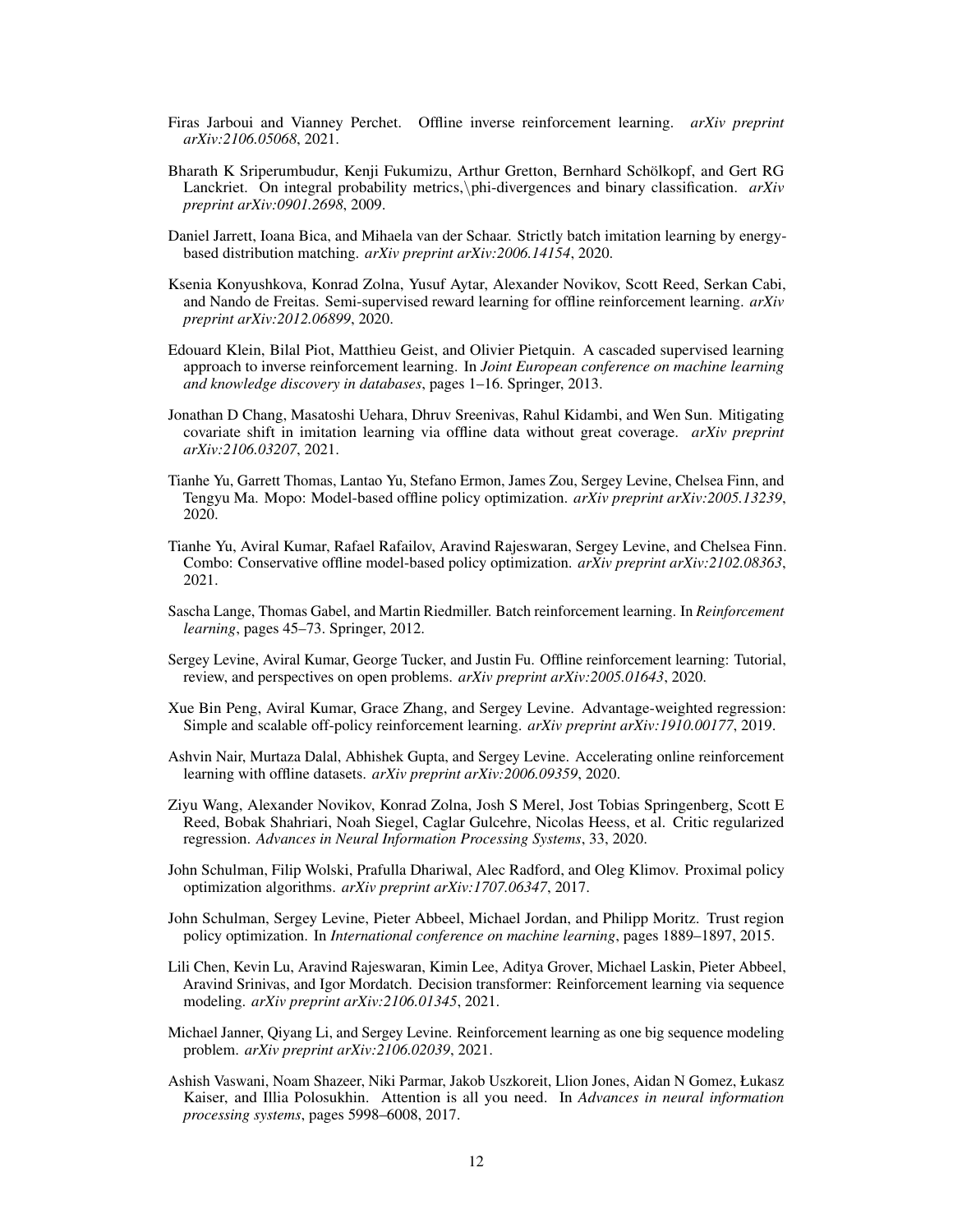- <span id="page-12-0"></span>Justin Fu, Mohammad Norouzi, Ofir Nachum, George Tucker, Alexander Novikov, Mengjiao Yang, Michael R Zhang, Yutian Chen, Aviral Kumar, Cosmin Paduraru, et al. Benchmarks for deep off-policy evaluation. In *International Conference on Learning Representations*, 2020a.
- <span id="page-12-1"></span>Justin Fu, Aviral Kumar, Ofir Nachum, George Tucker, and Sergey Levine. D4rl: Datasets for deep data-driven reinforcement learning. *arXiv preprint arXiv:2004.07219*, 2020b.
- <span id="page-12-2"></span>Behnam Neyshabur. Implicit regularization in deep learning. *arXiv preprint arXiv:1709.01953*, 2017.
- <span id="page-12-3"></span>Tom Le Paine, Cosmin Paduraru, Andrea Michi, Caglar Gulcehre, Konrad Zolna, Alexander Novikov, Ziyu Wang, and Nando de Freitas. Hyperparameter selection for offline reinforcement learning. *arXiv preprint arXiv:2007.09055*, 2020.
- <span id="page-12-4"></span>Mengjiao Yang, Bo Dai, Ofir Nachum, George Tucker, and Dale Schuurmans. Offline policy selection under uncertainty. *arXiv preprint arXiv:2012.06919*, 2020.
- <span id="page-12-5"></span>Anton Dereventsov, Joseph D Daws Jr, and Clayton Webster. Offline policy comparison under limited historical agent-environment interactions. *arXiv preprint arXiv:2106.03934*, 2021.
- <span id="page-12-6"></span>Shengpu Tang and Jenna Wiens. Model selection for offline reinforcement learning: Practical considerations for healthcare settings. *arXiv preprint arXiv:2107.11003*, 2021.
- <span id="page-12-7"></span>Stéphane Ross, Geoffrey Gordon, and Drew Bagnell. A reduction of imitation learning and structured prediction to no-regret online learning. In *Proceedings of the fourteenth international conference on artificial intelligence and statistics*, pages 627–635, 2011.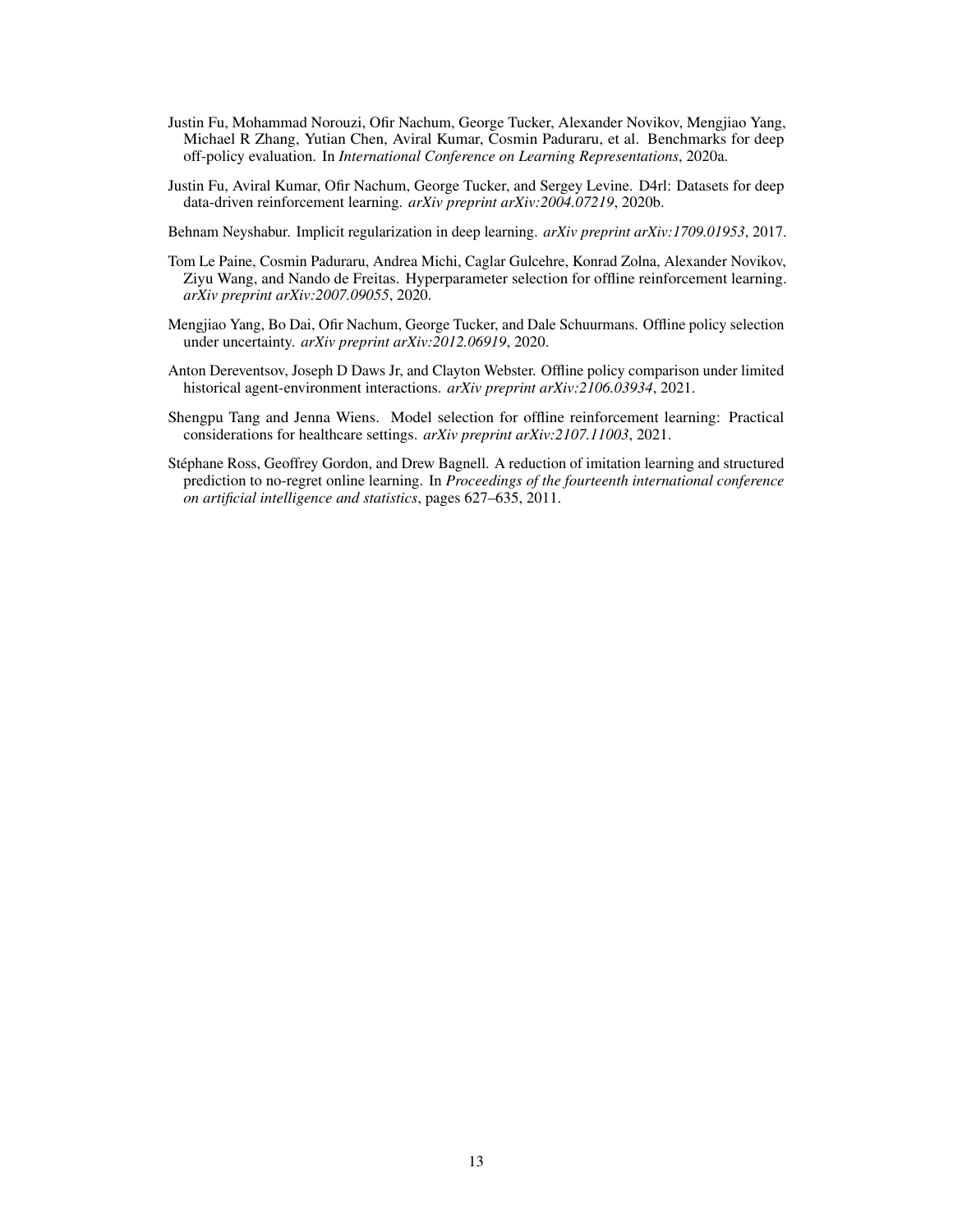## A Derivation Details

In this section, we provide the detailed design intuition and theorectical derivation of DWBC.

#### A.1 Decomposition and Reformulation of Learning Tasks

As discussed in Section [3.1,](#page-2-3) learning from both the expert dataset  $D_e$  and suboptimal dataset  $D_o$ implies the need of jointly solving two tasks: a BC task and a discriminator task. A straightfoward solution is to learn the two tasks separately, which solves the BC task by imitating the expert demonstrations in  $D_e$  and learn the discriminator via PU learning using data from both  $D_e$  and  $D_o$ :

```
BC task: \pi(a|s) \leftarrow \arg \min_{\pi} \mathcal{L}_{BC}Discriminating task: d(s, a) \leftarrow \arg\min_d \mathcal{L}_d
```
where  $\mathcal{L}_{BC}$  and  $\mathcal{L}_d$  are discussed and given in objectives [\(2\)](#page-2-1) and [\(4\)](#page-3-0) in the main article as follows:

$$
\mathcal{L}_{BC} = \underset{(s,a)\sim\mathcal{D}_e}{\mathbb{E}}\left[-\log\pi(a|s)\right]
$$
  

$$
\mathcal{L}_d = \eta\underset{(s,a)\sim\mathcal{D}_e}{\mathbb{E}}\left[-\log d(s,a)\right] + \underset{(s,a)\sim\mathcal{D}_o}{\mathbb{E}}\left[-\log(1-d(s,a))\right] - \eta\underset{(s,a)\sim\mathcal{D}_e}{\mathbb{E}}\left[-\log(1-d(s,a))\right]
$$

Naïvely solving above two tasks separately is insufficient. First, the BC task only learn from the expert dataset  $D_e$ , fails to utilize the potential valuable information in the supoptimal dataset  $D_o$ . Second, both tasks lack sufficient information to improve their own performance. For example, a good discriminator could provide important information to distinguish the potential expert samples in the suboptimal dataset  $D_e$ , which are valuable for the learning of policy  $\pi$ ; a well-performed policy  $\pi(a|s)$  will assing large probabilities to expert actions under expert states, which could provide additional learning signal for the discriminator  $d$  to more easily contrast expert and non-expert transitions in  $D<sub>o</sub>$ .

There are two existing approaches can be used to jointly solve above two tasks, however, both of them have some drawbacks. One approach is to cast the problem into a multi-task style multi-objective optimziation problem, by optimizing an augmented loss  $\beta \mathcal{L}_{BC} + (1 - \beta) \mathcal{L}_d$ ,  $\beta \in (0, 1)$  for both  $\pi$ and  $d$ . The problem is that the BC task and the discriminating task are different tasks, the potential contradiction of the two tasks in certain settings may impede both tasks from achieving the best perforamnce. Moreover, properly selecting the hyperparameter  $\beta$  is very tricky. Another approach is to adopt a GAN-style model [\[Goodfellow et al., 2014a\]](#page-10-2) which treats the policy as the generator and optimize it implicitly through solving a min-max optimization problem with the discriminator loss  $\mathcal{L}_d$ . However, this is very costly and is known to suffer from training instability and issues such as mode collapse [\[Arjovsky et al., 2017\]](#page-10-13). Moreover, although we have an explict loss function  $\mathcal{L}_{BC}$  for  $\pi$ , it is not used in such a GAN-style model, which results in potential loss of information.

In this paper, we design an new cooperative learning mechansim to address above issues, which also results in a computationally efficient practical algorithm. It includes three key ingredients: 1) sharing information between the BC task and the discriminating task to achieve cooperative learning; 2) enabling the BC task to learn on both expert and suboptimal data by introduce an additional corrective loss  $\mathcal{L}_w$  impacted by the discriminator outputs; 3) solving both tasks in fully supervised learning manner to maintain computational efficiency. In our approach, we consider following alternative formulation to establish information sharing across the two tasks and enable cooperative learning:

<span id="page-13-0"></span>BC task: 
$$
\pi(a|s) \leftarrow \arg\min_{\pi} \alpha \mathcal{L}_{BC} + \mathcal{L}_w, \quad \alpha > 1
$$
  
Discriminating task:  $d(s, a, \log \pi(a|s)) \leftarrow \arg\min_{d} \mathcal{L}_d$  (10)

with the new  $\mathcal{L}_d$  given in objective [\(5\)](#page-3-1) as follows:

$$
\begin{split} \mathcal{L}_d=&\eta\mathop{\mathbb{E}}_{(s,a)\sim\mathcal{D}_e}\left[-\log d(s,a,\log \pi(a|s))\right]+\mathop{\mathbb{E}}_{(s,a)\sim\mathcal{D}_o}\left[-\log(1-d(s,a,\log \pi(a|s)))\right]\\ &-\eta\mathop{\mathbb{E}}_{(s,a)\sim\mathcal{D}_e}\left[-\log(1-d(s,a,\log \pi(a|s)))\right] \end{split}
$$

In above reformulation, we design the information provided by the policy to discriminator as the element-wise imitation loss value  $\log \pi(a|s)$ , and the information provided to the policy as the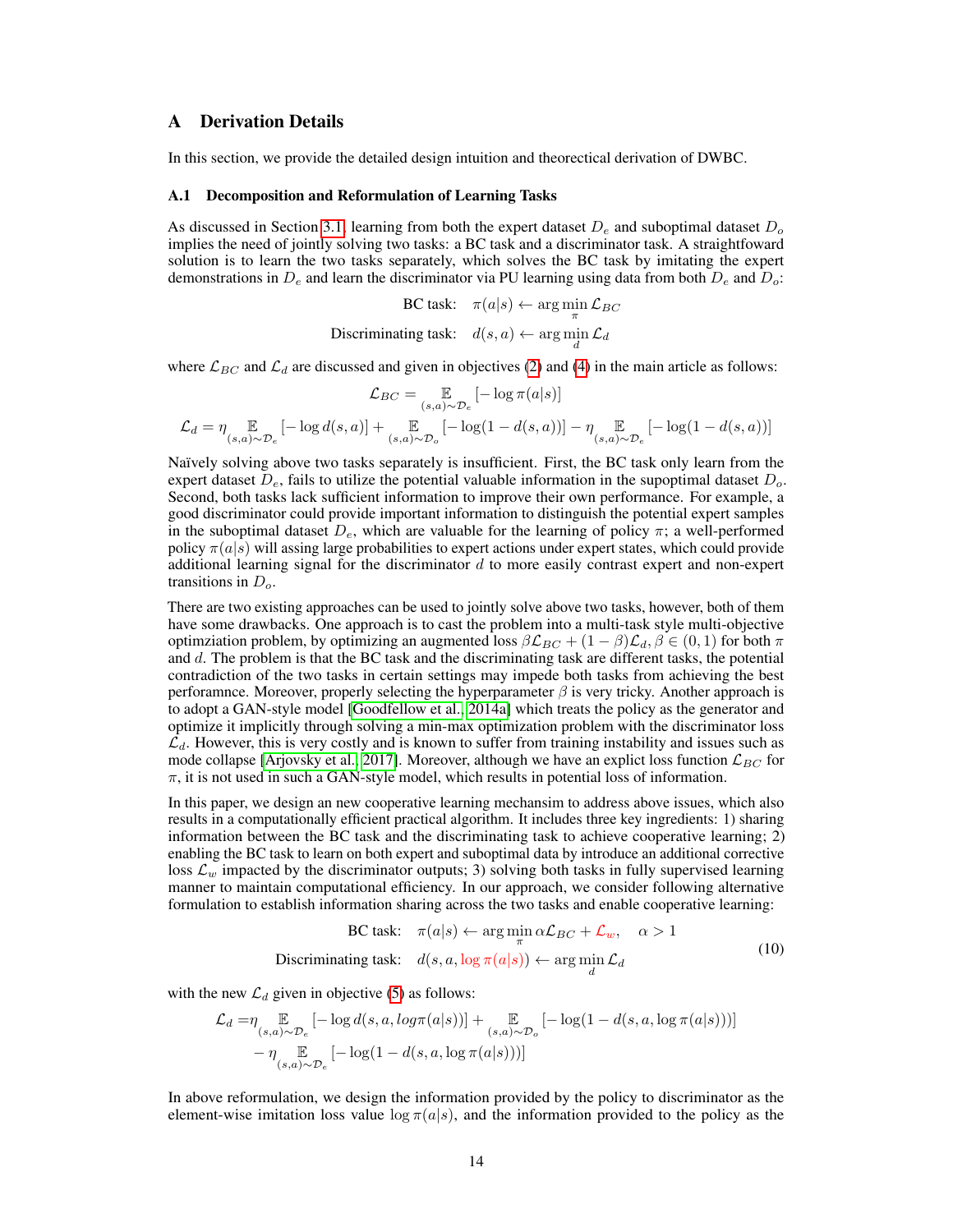addional corrective loss term  $\mathcal{L}_w$  computed using output values of the discriminator d on samples from both  $D_e$  and  $D_o$ . With the involvement of  $\mathcal{L}_w$ , we can allow the policy  $\pi$  learning from sub-optimal data under the guidance of the discriminator. Moreover, to more robustly learn the discriminator d, we borrow the idea of adversairal learning [\[Lowd and Meek, 2005\]](#page-10-7) and make the policy  $\pi$  challenge d by providing as little useful information in  $\log \pi(a|s)$  as possible.

We will show in the next section that with the choice of element-wise imitation loss  $\log \pi(a|s)$  as the form of information and the advasarial behavior of policy  $\pi$ , an exact form of  $\mathcal{L}_w$  can be derived, and eventually, transforms the original BC task into a cost sensitive learning problem.

#### <span id="page-14-0"></span>A.2 Drivation of the Corrective Loss Term  $\mathcal{L}_w$

In this section, we resort to functional analysis and calculus of variation to derive the exact form of  $\mathcal{L}_w$ . Under the reformulated problem [\(10\)](#page-13-0), both the discriminator d and its loss  $\mathcal{L}_d$  are impacted by the information provided by policy  $\pi$  (log  $\pi(a|s)$ ). Hence they are now functional of  $\pi$ . We are interested to see how the variation of  $\pi$  impacts  $\mathcal{L}_d$ , and further influence d. Moreover, we can use a specific form of  $\mathcal{L}_w$  to alter the behavior of the learned  $\pi$  to achieve the desired adversarial behavior.

Denote  $\theta_{\pi}$  and  $\theta_{d}$  as the parameters of the policy  $\pi$  and discriminator d respectively. As discussed in Section [3.2,](#page-3-2) to analyze the impact of  $\pi$  on d, we fix the parameters  $\theta_d$  of d to exclude its own influence. The function of the discriminator  $d(\theta_d, s, a, \log \pi(a|s))$  can thus be replaced by  $d(s, a, \log \pi(a|s))$ . Similarly, with  $\theta_d$  fixed, we can define a functional  $J(\pi)$  for  $\mathcal{L}_d$  which depends on function  $\pi$  and further eliminate the effect of changes in  $s, a$  on d by integrating over  $s$  and  $a$  as in Eq.[\(6\)](#page-3-3):

<span id="page-14-1"></span>
$$
J(\pi) = \int \int \frac{\partial \mathcal{L}_d(s, a, d, \log \pi(a|s))}{\partial d(s, a, \log \pi(a|s))} ds da = \int \int F(s, a, \pi, \pi') ds da,
$$

where  $F = \partial \mathcal{L}_d / \partial d$  is assumed to be a continuously differentiable function with respect to s, a,  $\pi$ and  $\pi'$  (derivative of  $\pi$ ). Note that as  $\theta_d$  is fixed and not considered as a variable in our analysis,  $\theta_d$  no longer contributes gradients in the partial derivative  $\partial \mathcal{L}_d/\partial d$ , and functional F is given as follows:

$$
F(s, a, \pi, \pi') = -\underset{(s, a) \sim \mathcal{D}_e}{\mathbb{E}} \left[ \frac{\eta}{d(s, a, \log \pi(a|s))} \right] + \underset{(s, a) \sim \mathcal{D}_o}{\mathbb{E}} \left[ \frac{1}{1 - d(s, a, \log \pi(a|s))} \right]
$$

$$
-\underset{(s, a) \sim \mathcal{D}_e}{\mathbb{E}} \left[ \frac{\eta}{1 - d(s, a, \log \pi(a|s))} \right],
$$
(11)

To enforce the adversarial behavior of  $\pi$ , we want to make  $\pi$  challenge the discriminator d by maximizing  $\mathcal{L}_d$  under current d (doing the opposite to d). By doing so, the policy will provide as little information in  $\log \pi$  as possible such that minimizing  $\mathcal{L}_d$  becomes harder for the discriminator. This can be seen as minimizing the worst-case error, which makes the robustness of the discriminator significantly improved.

Maximizing  $\mathcal{L}_d$  for  $\pi$  under current d is equivalent to finding the maxima of functional  $J(\pi)$  ( $\mathcal{L}_d$  with  $\theta_d$  and d fixed). According to the calculus of variations [\[Gelfand et al., 2000\]](#page-10-11), the extrema (maxima or minima) of functional  $J(\pi)$  can be obtained by finding a function  $\pi$  where the functional derivative is equal to zero. We can show with following proposition that ensuring the functional derivative of  $J(\pi)$  equal to zero requires  $\partial F/\partial \theta_{\pi} = 0$ .

**Proposition 1.** With the parameters  $\theta_d$  of the discriminator d fixed, the functional  $J(\pi)$  and F(s, a, π, π′ ) *defined as in Eq.[\(6\)](#page-3-3) and [\(11\)](#page-14-1), if uniform continuity of both* F *and its derivative is satisfied, the necessary condition for*  $J(\pi)$  *attaining its extrema is*  $\partial F(s,a,\pi,\pi')/\partial \theta_\pi = 0$ *.* 

<span id="page-14-2"></span>*Proof.* We derive the finite difference approximation of the functional derivative of  $J(\pi)$  by Taylor expansion,

$$
J(\pi) = J(\pi_{\theta_{\pi}^{0}}) + J'(\pi_{\theta_{\pi}^{0}})\delta\pi + o(\delta\pi),
$$
\n(12)

where  $\delta\pi$  is the variation of  $\pi$ . As  $o(\delta\pi)$  is a higher order infinitesmall term when  $\theta_\pi \to \theta_\pi^0$ , which can be ignored. Plug Eq.[\(12\)](#page-14-2) into the form of  $J(\pi)$ , we obtain the finite difference approximation of  $J(\pi)$  as follows:

$$
\Delta J(\pi) = J(\pi) - J(\pi_{\theta_{\pi}^0}) = J'(\pi_{\theta_{\pi}^0})\delta\pi = \frac{d\int\int F(s, a, \pi, \pi')\,ds\,da}{d\theta_{\pi}}\delta\pi.
$$
 (13)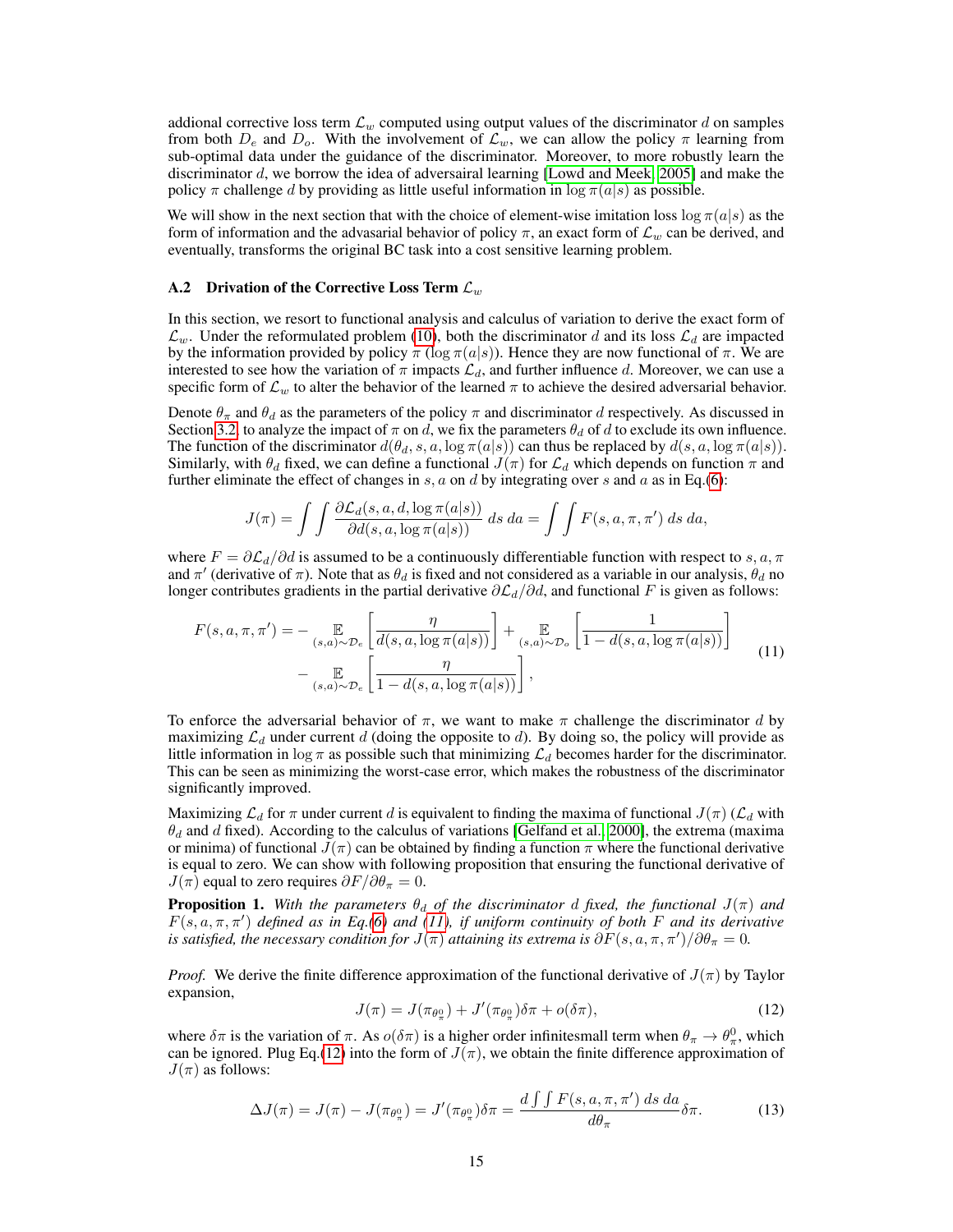If the uniform continuity of both  $F$  and its derivative is satisfied, we can swap the order of integration and differentiation as well as ds da and  $\delta \pi$ . The above equation can be simplified as:

$$
\Delta J(\pi) = \frac{\int \int \partial F(s, a, \pi, \pi') ds da}{\partial \theta_{\pi}} \delta \pi = \int \int \frac{\partial F(s, a, \pi, \pi')}{\partial \theta_{\pi}} \delta \pi ds da. \tag{14}
$$

As  $\pi$  can be any function in some function space F. Ensuring the functional derivative of  $J(\pi)$  equal to 0 also requires  $\partial F(s, a, \pi, \pi') / \partial \theta_{\pi} = 0$ . П

Given the form of functional F in Eq.[\(11\)](#page-14-1), we can derive the detailed form of  $\partial F/\partial \theta_{\pi}$  as presented in Eq.[\(7\)](#page-4-2) of the main article:

$$
\frac{\partial F(s, a, \pi, \pi')}{\partial \theta_{\pi}} = \frac{\partial F(s, a, \pi, \pi')}{\partial \log \pi} \cdot \frac{\partial \log \pi}{\partial \pi} \cdot \frac{\partial \pi}{\partial \theta_{\pi}} = \frac{\partial F(s, a, \pi, \pi')}{\partial \log \pi} \cdot \nabla_{\theta_{\pi}} \log \pi
$$
\n
$$
= - \mathop{\mathbb{E}}_{(s, a) \sim \mathcal{D}_e} \left[ \frac{\eta}{d} \cdot \nabla_{\theta_{\pi}} \log \pi(a|s) \right] + \mathop{\mathbb{E}}_{(s, a) \sim \mathcal{D}_o} \left[ \frac{1}{1 - d} \cdot \nabla_{\theta_{\pi}} \log \pi(a|s) \right]
$$
\n
$$
- \mathop{\mathbb{E}}_{(s, a) \sim \mathcal{D}_e} \left[ \frac{\eta}{1 - d} \cdot \nabla_{\theta_{\pi}} \log \pi(a|s) \right],
$$

where in the last equation, we slightly abuse the notations and write the output value of  $d(s, a, \log \pi(a|s))$  as d for simplicity.

As discussed in Section [3.2,](#page-3-2) above derivative can be equivalently perceived as the graident of a new loss term for  $\pi$ , which is exactly the corrective loss term  $\mathcal{L}_w$  that we are looking for. If we set  $\partial \mathcal{L}_w / \partial \theta_\pi = -\partial F / \partial \theta_\pi$ , we recover  $\mathcal{L}_w$  in following form:

$$
\mathcal{L}_w = \mathop{\mathbb{E}}_{(s,a)\sim\mathcal{D}_e} \left[ \log \pi(a|s) \cdot \frac{\eta}{d} \right] - \mathop{\mathbb{E}}_{(s,a)\sim\mathcal{D}_o} \left[ \log \pi(a|s) \cdot \frac{1}{1-d} \right] + \mathop{\mathbb{E}}_{(s,a)\sim\mathcal{D}_e} \left[ \log \pi(a|s) \cdot \frac{\eta}{1-d} \right]
$$

The introduction of the minus sign on  $\partial F/\partial \theta_{\pi}$  is to ensure we find the maxima of  $J(\pi)$  rather than its minima. Hence minimizing  $\mathcal{L}_w$  with respect to  $\pi$  (make  $\partial \mathcal{L}_w/\partial \theta_\pi = -\partial F/\partial \theta_\pi = 0$ ) will drive the functional derivative of  $J(\pi)$  to zero, which also lead to the maxima of  $J(\pi)$  (update with gradient direction  $-\partial F/\partial \theta_{\pi}$ ). Adding the new corrective loss term  $\mathcal{L}_w$  back to our reformulated problem [\(10\)](#page-13-0), we obtain the final learning objective of  $\pi$  for our BC task (Eq.[\(8\)](#page-4-0) in the main article):

$$
\min_{\pi} \alpha \mathop{\mathbb{E}}_{(s,a)\sim \mathcal{D}_e} \left[ -\log \pi(a|s) \right] - \mathop{\mathbb{E}}_{(s,a)\sim \mathcal{D}_e} \left[ -\log \pi(a|s) \cdot \frac{\eta}{d\left(1-d\right)} \right] + \mathop{\mathbb{E}}_{(s,a)\sim \mathcal{D}_o} \left[ -\log \pi(a|s) \cdot \frac{1}{1-d} \right]
$$

Note that the derivation of  $\mathcal{L}_w$  requires uniform continuity to be satisfied in F and its derivative. The involvement of discriminator output values  $1/d(s, a, \log \pi(a|s))$  and  $1/(1 - d(s, a, \log \pi(a|s))$ may violate the continuity assumption. We thus clip the discriminator output values to the range of [0.1, 0.9] in our practical algorithm.

## B Training procedure details

#### B.1 Algorithm details

In this section, we present the pseudocode of DWBC in Algorithm [1.](#page-15-0)

Algorithm 1 Discriminator-Weighted Behavior Cloning (DWBC)

```
Require: Dataset D_e and D_o, hyperparameter \eta, \alpha
```
1: Initialize the imitation policy  $\pi$  and the discriminator d

2: while training do

- 3: Sample  $(s_e, a_e) \sim D_e$  and  $(s_o, a_o) \sim D_o$  to form a training batch  $\beta$
- 4: Compute  $\log \pi(a|s)$  values for samples in B using the learned policy  $\pi$ <br>5: Compute discriminator output values  $d(s, a, \log \pi(a|s))$  using sampled
- Compute discriminator output values  $d(s, a, \log \pi(a|s))$  using sampled  $(s, a)$  and computed  $\log \pi(a|s)$
- 6: Update *d* by minimizing the learning objective in Eq.[\(5\)](#page-3-1) 7: Update  $\pi$  by minimizing the learning objective in Eq.(8)
- Update  $\pi$  by minimizing the learning objective in Eq.[\(8\)](#page-4-0)
- 8: end while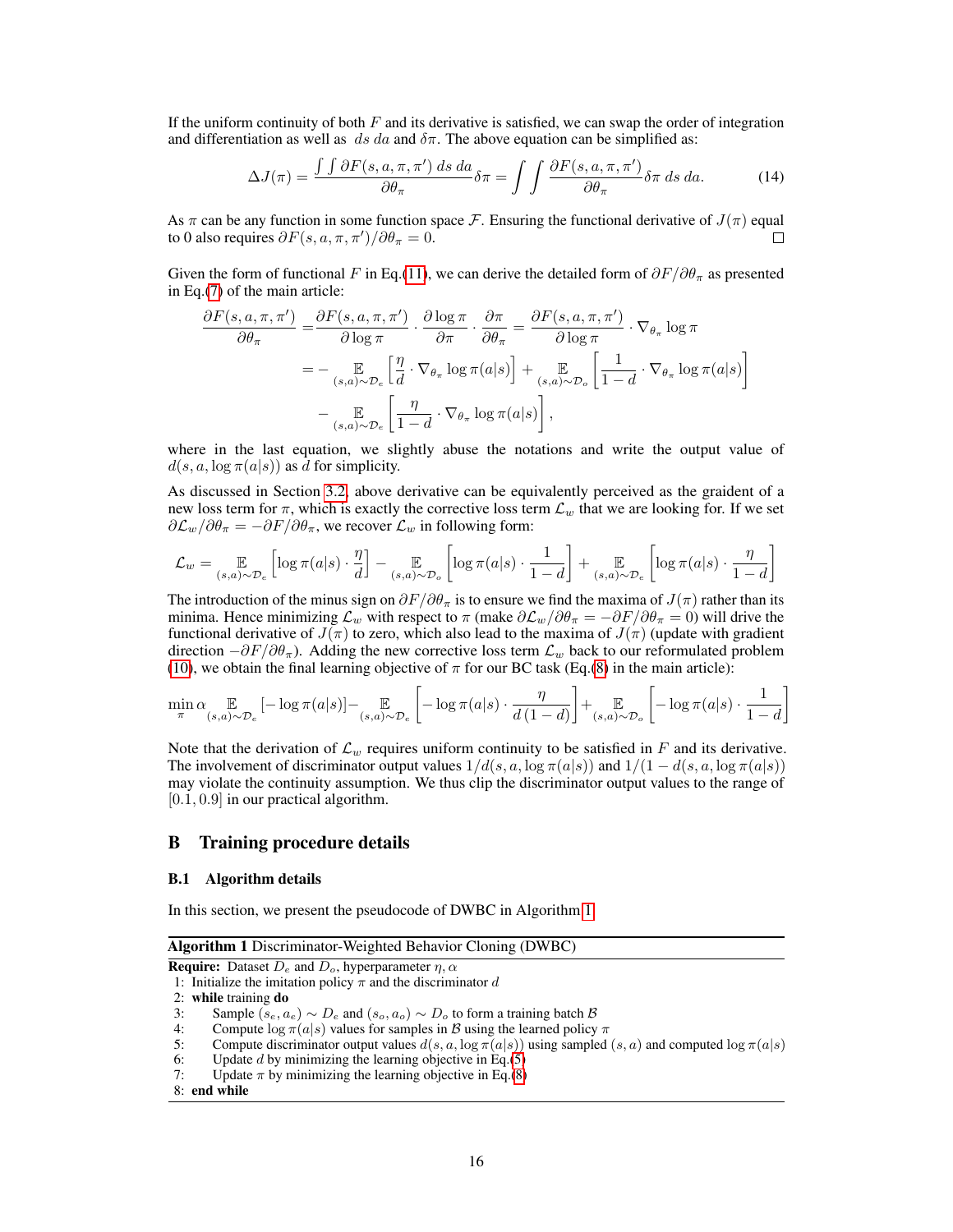#### B.2 Implementation Details

In this paper, all experiments are implemented with Tensorflow and executed on NVIDIA V100 GPUs. For all function approximators, we use fully connected neural networks with RELU activations. For policy networks, we use tanh (Gaussian) on outputs. We use Adam for all optimizers. The batch size is 256 and  $\gamma$  is 0.99. We rescale the reward to [0, 1] as  $r' = (r - r_{\min}) / (r_{\max} - r_{\min})$ , where  $r_{\max}$ and  $r_{\min}$  is the maximum and the minimum reward in the dataset. Note that any affine transformation of the reward function does not change the optimal policy of the MDP. The policy and discriminator network are all 3-layer MLP with 256 hidden units in each layer. The learning rate for the policy is  $1e - 5$  and the learning rate for the discriminator network is  $1e - 4$ . We search  $\alpha$  in  $\{1, 2, 5, 10\}$  for best model performance. We clip the output of d to  $[0.1, 0.9]$ . We set  $\eta$  to 0.5 across all tasks, which is the same as the ORIL paper [\[Zolna et al., 2020a\]](#page-9-10).

# C Additional results

## C.1 Datasets details

In this section, we list all datasets used in our paper and the number of trajectories and transitions in  $\mathcal{D}_e$  and  $\mathcal{D}_o$ , different X is labeled after the dataset name.

| Dataset- $X$           | $\#D_e$        |             | $\#D_{\alpha}$ |                    |  |
|------------------------|----------------|-------------|----------------|--------------------|--|
|                        | Trajectories   | Transitions | Trajectories   | <b>Transitions</b> |  |
| Hopper_mixed-2         | 204            | 96,222      | 1,835          | 303,737            |  |
| Hopper_mixed-5         | 82             | 39,590      | 1,957          | 360,369            |  |
| Hopper_mixed-10        | 41             | 19,176      | 1,998          | 380,783            |  |
| Hopper_exp-rand-3      | 7              | 6,993       | 1,003          | 23,720             |  |
| Hopper_exp-rand-6      | $\overline{4}$ | 3,996       | 1,006          | 26,717             |  |
| Halfcheetah mixed-2    | 20             | 19,980      | 182            | 181,818            |  |
| Halfcheetah mixed-5    | 8              | 7,992       | 194            | 193,806            |  |
| Halfcheetah mixed-10   | 4              | 3,996       | 198            | 197,802            |  |
| Halfcheetah_exp-rand-3 | 7              | 6,993       | 1,003          | 1001,997           |  |
| Halfcheetah exp-rand-6 | $\overline{4}$ | 3,996       | 1,006          | 1004,994           |  |
| Walker2d_mixed-2       | 109            | 74,857      | 984            | 226,050            |  |
| Walker2d_mixed-5       | 44             | 31,010      | 1,049          | 269,897            |  |
| Walker2d_mixed-10      | 22             | 15,569      | 1,071          | 285,338            |  |
| Walker2d_exp-rand-3    | 7              | 6,993       | 1,003          | 21,874             |  |
| Walker2d_exp-rand-6    | $\overline{4}$ | 3,996       | 1,006          | 24,871             |  |
| Ant mixed-2            | 49             | 46,646      | 436            | 254,869            |  |
| Ant_mixed-5            | 20             | 19,209      | 465            | 282,306            |  |
| Ant mixed-10           | 10             | 9,866       | 475            | 29,1649            |  |
| Ant_exp-rand-3         | 7              | 6,458       | 1,003          | 182,909            |  |
| Ant_exp-rand-6         | $\overline{4}$ | 3,996       | 1,006          | 185,371            |  |
| Pen human-2            | 3              | 597         | 22             | 4,378              |  |
| Pen_human-3            | $\overline{2}$ | 398         | 23             | 4,577              |  |
| Pen human-5            | $\mathbf{1}$   | 199         | 24             | 4,776              |  |
| Door_human-2           | 3              | 770         | 22             | 5,934              |  |
| Door human-3           | $\overline{c}$ | 479         | 23             | 6,225              |  |
| Door human-5           | $\mathbf{1}$   | 255         | 24             | 6,449              |  |
| Hammer human-2         | 3              | 1,485       | 22             | 9,800              |  |
| Hammer human-3         | $\overline{c}$ | 844         | 23             | 10,441             |  |
| Hammer_hunman-5        | 1              | 483         | 24             | 10,802             |  |
| Relocate_human-2       | 3              | 1,328       | 22             | 8,589              |  |
| Relocate human-3       | $\overline{c}$ | 862         | 23             | 9,055              |  |
| Relocate human-5       | $\mathbf{1}$   | 511         | 24             | 9,406              |  |

Table 2: Dataset details.